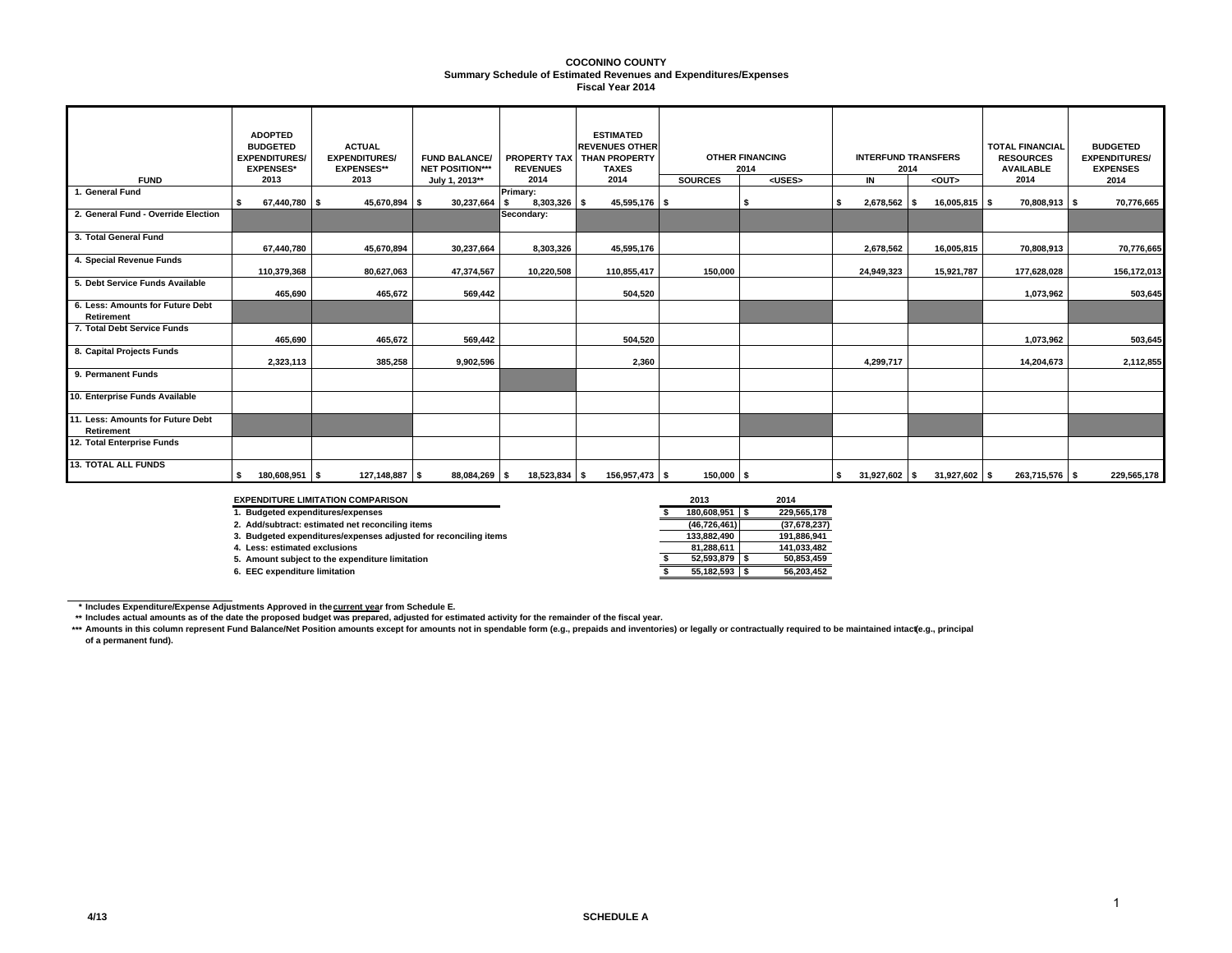# **COCONINO COUNTY Fiscal Year 2014 Tax Levy and Tax Rate Information**

|                                                                                                                                                                                         |    | 2013                     | 2014                   |
|-----------------------------------------------------------------------------------------------------------------------------------------------------------------------------------------|----|--------------------------|------------------------|
| 1. Maximum allowable primary property tax levy.<br>A.R.S. §42-17051(A)                                                                                                                  | \$ | 7,985,781                | \$<br>8,303,326        |
| 2. Amount received from primary property taxation<br>in the current year in excess of the sum of that<br>year's maximum allowable primary property tax<br>levy. A.R.S. §42-17102(A)(18) | \$ |                          |                        |
| 3. Property tax levy amounts<br>A. Primary property taxes                                                                                                                               | S. | 7,830,225                | \$<br>8,303,326        |
| B. Secondary property taxes                                                                                                                                                             | \$ |                          |                        |
| <b>Library District</b>                                                                                                                                                                 |    | 4,164,997                | \$<br>3,918,515        |
| <b>Flood Control District</b><br><b>Public Health Services District</b>                                                                                                                 |    | 2,977,549<br>4,399,025   | 2,469,330<br>3,832,663 |
| Total secondary property taxes                                                                                                                                                          | \$ | 11,541,571               | \$<br>10,220,508       |
| C. Total property tax levy amounts                                                                                                                                                      | \$ | 19,371,796               | \$<br>18,523,834       |
| 4. Property taxes collected*<br>A. Primary property taxes<br>(1) Current year's levy<br>(2) Prior years' levies                                                                         | \$ | 7,746,208<br>165,263     |                        |
| (3) Total primary property taxes<br>B. Secondary property taxes                                                                                                                         | \$ | 7,911,471                |                        |
| (1) Current year's levy                                                                                                                                                                 | \$ | 11,251,668               |                        |
| (2) Prior years' levies                                                                                                                                                                 |    | 170,688                  |                        |
| (3) Total secondary property taxes<br>C. Total property taxes collected                                                                                                                 | \$ | 11,422,356<br>19,333,827 |                        |
| 5. Property tax rates<br>A. County tax rate                                                                                                                                             |    |                          |                        |
| (1) Primary property tax rate<br>(2) Secondary property tax rate                                                                                                                        |    | 0.4480                   | 0.5466                 |
| <b>Library District</b>                                                                                                                                                                 |    | 0.2367                   | 0.2556                 |
| <b>Public Health Services District</b>                                                                                                                                                  |    | 0.2500                   | 0.2500                 |
|                                                                                                                                                                                         |    |                          |                        |
| (3) Total county tax rate<br>B. Special assessment district tax rates                                                                                                                   |    | 0.9347                   | 1.0522                 |
| Secondary property tax rates<br><b>Flood Control District</b>                                                                                                                           |    | 0.4000                   | 0.4000                 |
|                                                                                                                                                                                         |    |                          |                        |

\* Includes actual property taxes collected as of the date the proposed budget was prepared, plus estimated property tax collections for the remainder of the fiscal year.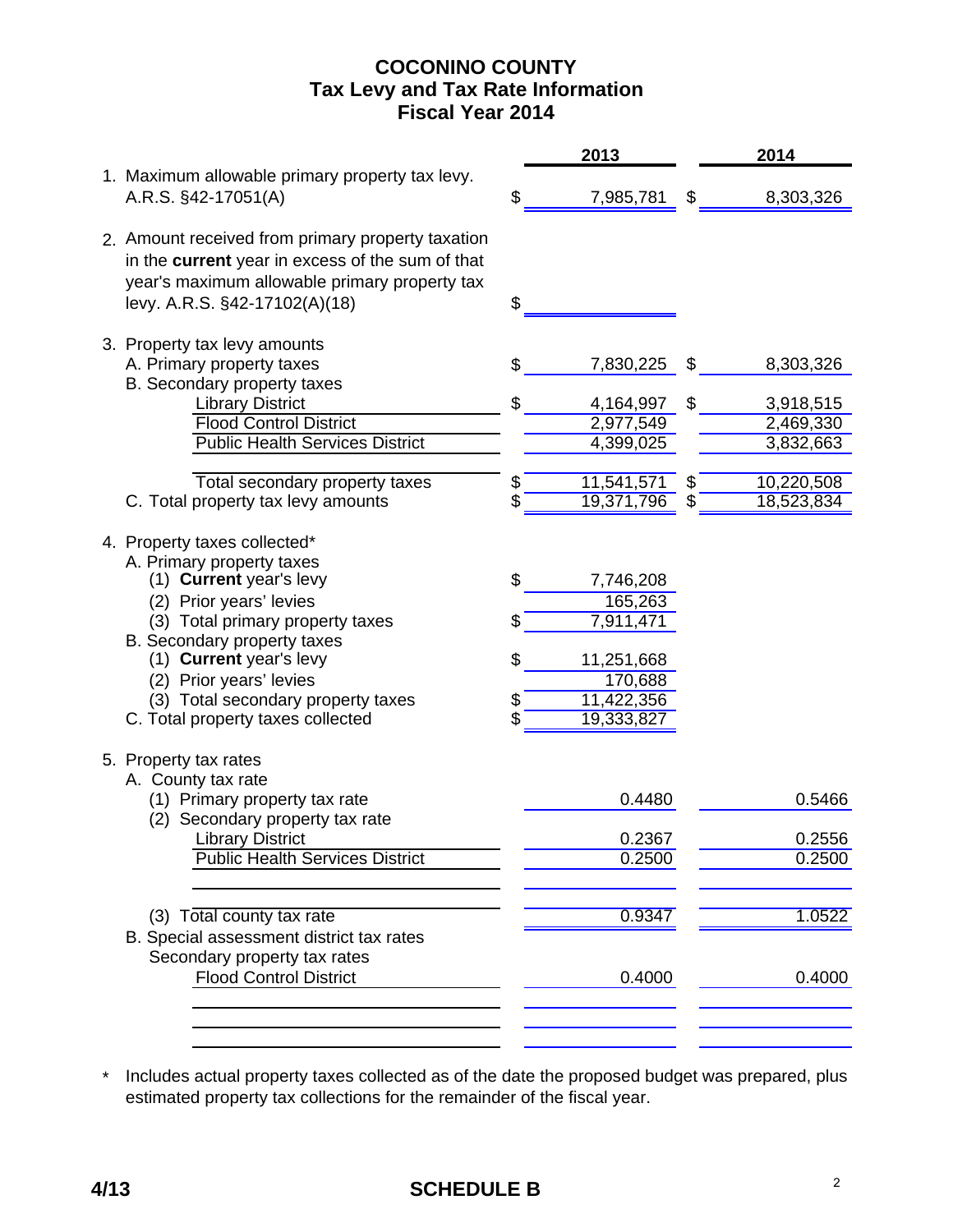#### **COCONINO COUNTY Fiscal Year 2014 Revenues Other Than Property Taxes**

|                                                | <b>ESTIMATED</b><br><b>REVENUES</b> | <b>ACTUAL</b><br><b>REVENUES*</b> |               | <b>ESTIMATED</b><br><b>REVENUES</b> |
|------------------------------------------------|-------------------------------------|-----------------------------------|---------------|-------------------------------------|
| <b>SOURCE OF REVENUES</b>                      | 2013                                | 2013                              |               | 2014                                |
| <b>GENERAL FUND</b>                            |                                     |                                   |               |                                     |
| <b>Taxes</b>                                   |                                     |                                   |               |                                     |
| Auto in Lieu                                   | \$<br>3,153,237                     | \$<br>3,174,632                   | $\sqrt[6]{3}$ | 3,365,110                           |
| <b>County Sales Tax</b>                        | 11,781,000                          | 12,030,122                        |               | 12,691,779                          |
| <b>Excise Tax</b>                              | 100,000                             | 243,020                           |               | 100,000                             |
| Interest and Penalities on Delinquent Taxes    | 600,000                             | 750,000                           |               | 600,000                             |
| <b>Utilities</b>                               | 35,000                              | 47,198                            |               | 35,000                              |
| <b>Licenses and permits</b>                    |                                     |                                   |               |                                     |
| <b>Building Permits</b>                        | \$<br>500,000                       | \$<br>400,000                     | \$            | 500,000                             |
| Liquor Licenses                                | 50,000                              | 34,000                            |               | 50,000                              |
| Marriage Licenses                              | 30,000                              | 40,000                            |               | 40,000                              |
| <b>Peddler's Licenses</b>                      | 2,500                               | 2,500                             |               | 2,500                               |
| Plan Check Fees<br>Zoning & Use Permits        | 250,000<br>60,000                   | 210,000<br>40,000                 |               | 250,000<br>60,000                   |
|                                                |                                     |                                   |               |                                     |
| Intergovernmental<br><b>Federal Government</b> | \$                                  | \$                                | \$            |                                     |
| <b>Federal Grant Revenue</b>                   | 15,000                              |                                   |               |                                     |
| <b>Forest Service Co-Op</b>                    | 56,000                              | 62,000                            |               | 66,000                              |
| <b>Indirect Costs</b>                          | 120,662                             | 275,874                           |               | 216,564                             |
| National forest Fee Revenue                    |                                     | 465,680                           |               |                                     |
| Payment in Lieu of Taxes                       | 1,514,240                           | 1,527,293                         |               | 1,073,000                           |
| <b>State Government</b>                        |                                     |                                   |               |                                     |
| <b>State Grant Revenue</b>                     |                                     |                                   |               |                                     |
| <b>Indirect Costs</b>                          | 228,669                             | 110,425                           |               | 127,052                             |
| Justice of the Peace Reimbursements            | 63,160                              | 63,160                            |               | 63,160                              |
| <b>State Compensation Fund Reimbursement</b>   |                                     | 11,077                            |               | 1,800                               |
| <b>State Shared Sales Tax</b>                  | 17,604,884                          | 18,962,324                        |               | 19,676,888                          |
| <b>Other Government</b>                        |                                     |                                   |               |                                     |
| <b>Constable Fees</b>                          |                                     | 25,000                            |               | 25,000                              |
| <b>Election Revenue</b>                        | 180,000                             | 324,497                           |               | 162,000                             |
| Intergovernmental Agreements                   |                                     | 22,400                            |               | 44,800                              |
| <b>Charges for services</b>                    |                                     |                                   |               |                                     |
| Assessor                                       | \$<br>4,000                         | \$<br>4,048                       | \$            | 4,000                               |
| <b>Board of Supervisors</b>                    |                                     | 560                               |               |                                     |
| <b>Clerk of Superior Court</b>                 | 120,000                             | 95,000                            |               | 95,000                              |
| <b>Community Development</b>                   | 1,200                               | 700                               |               | 1,200                               |
| <b>Community Services</b>                      | 46,580                              | 46,580                            |               | 50,000                              |
| County Attorney                                | 11,000                              | 5,080                             |               | 5,500                               |
| Constable                                      | 20,000                              |                                   |               | 5,000                               |
| <b>Information Technology</b>                  | 6,000                               | 500                               |               | 500                                 |
| Justice Courts - Flagstaff                     | 245,650                             | 241,650                           |               | 245,650                             |
| Justice Courts - Fredonia                      | 20,000                              | 22,000                            |               | 22,000                              |
| Justice Courts - Page                          | 32,000                              | 33,500                            |               | 32,000                              |
| Justice Courts - Williams                      | 45,000                              | 51,000                            |               | 51,000                              |
| Juvenile Court Services                        | 6,500                               | 6,500                             |               | 6,500                               |
| Legal Defender                                 | 11,000                              | 5,736                             |               | 6,000                               |
| Non-Departmental: Indirect Costs               | 3,342,012                           | 3,360,645                         |               | 3,334,001                           |
| Parks and Recreation                           | 366,092                             | 375,070                           |               | 342,417                             |
| <b>Public Defender</b>                         | 80,000                              | 64,000                            |               | 70,000                              |
| Recorder                                       | 258,000                             | 290,279                           |               | 258,000                             |
| Sheriff                                        | 25,450                              | 375,394                           |               | 314,450                             |
| <b>Superior Court</b>                          | 6,500                               | 7,045                             |               | 6,500                               |
| <b>Fines and forfeits</b>                      |                                     |                                   |               |                                     |
| Justice of the Peace Fines                     | \$<br>1,049,350 \$                  | 1,080,642 \$                      |               | 1,077,800                           |
| <b>Sheriff Fines</b>                           | 1,500                               | 2,600                             |               | 1,500                               |
| <b>Superior Court Fines</b>                    | 60,000                              | 40,000                            |               | 40,000                              |
|                                                |                                     |                                   |               |                                     |

 **4/13 SCHEDULE C**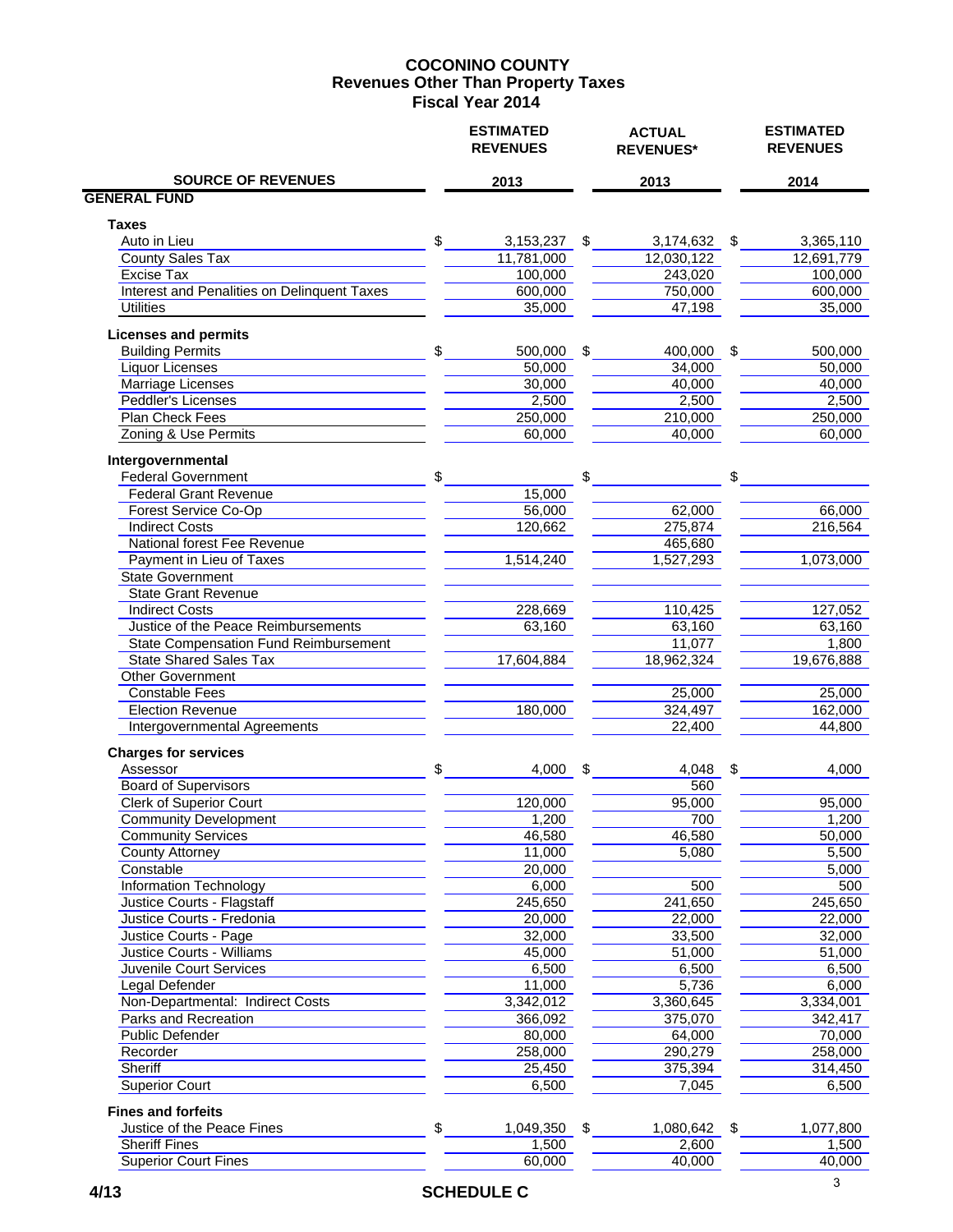#### **COCONINO COUNTY Fiscal Year 2014 Revenues Other Than Property Taxes**

|                                                      |    | <b>ESTIMATED</b><br><b>REVENUES</b> | <b>ACTUAL</b><br><b>REVENUES*</b> |      | <b>ESTIMATED</b><br><b>REVENUES</b> |
|------------------------------------------------------|----|-------------------------------------|-----------------------------------|------|-------------------------------------|
| <b>SOURCE OF REVENUES</b>                            |    | 2013                                | 2013                              |      | 2014                                |
| <b>Investments</b><br>Interest and Investment Income | \$ | 263,851                             | \$<br>118,030                     | - \$ | 248,861                             |
| <b>Contributions</b><br>Voluntary contributions      | \$ | 130,150                             | \$<br>245.034                     | -\$  | 130,150                             |
| <b>Miscellaneous</b><br>Other                        | \$ | 104.810                             | \$<br>211,205                     | \$   | 96,494                              |
| <b>Total General Fund</b>                            |    | 42,600,997                          | \$<br>45,504,000                  | \$   | 45,595,176                          |

 \* Includes actual revenues recognized on the modified accrual or accrual basis as of the date the proposed budget was prepared, plus estimated revenues for the remainder of the fiscal year.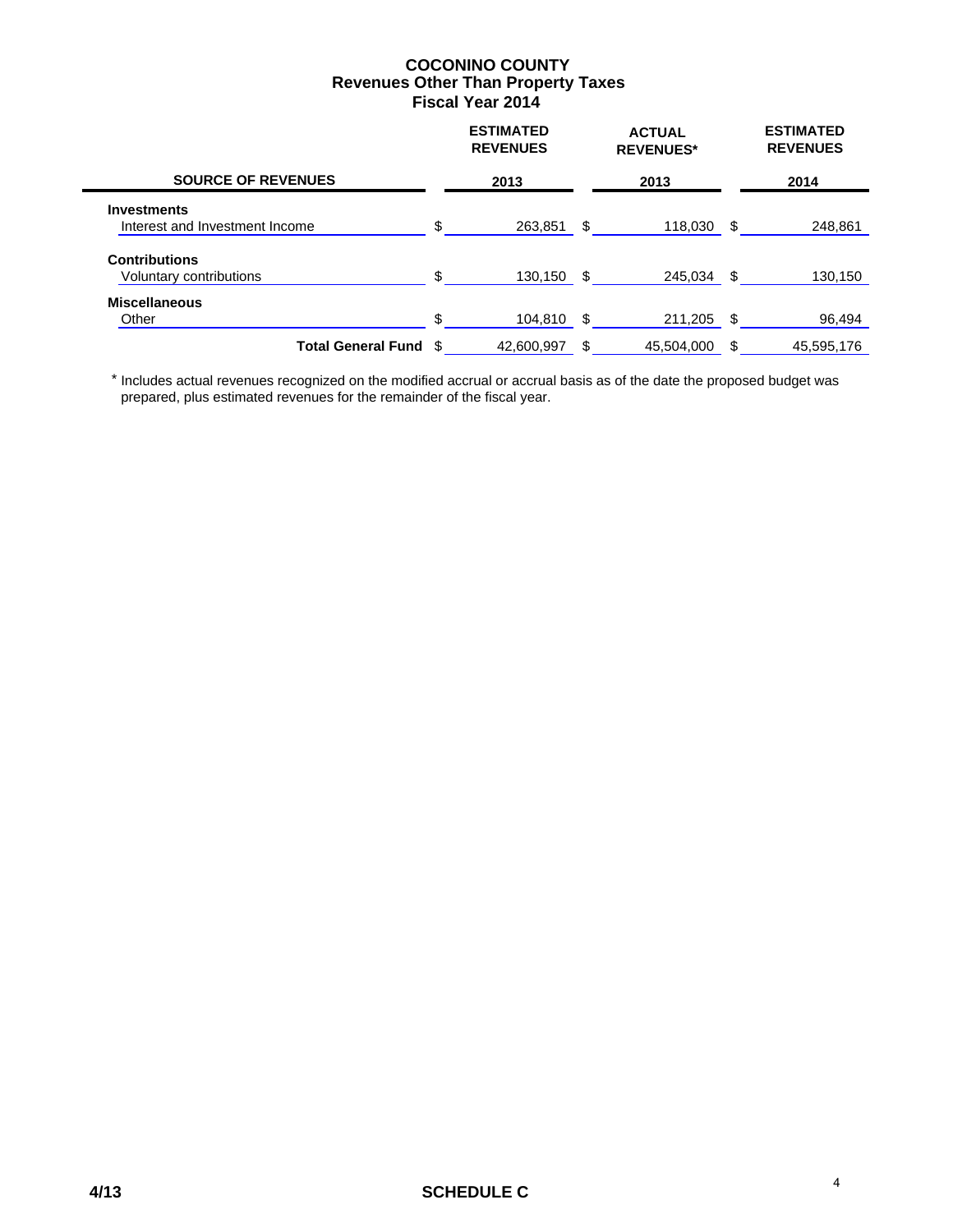#### **COCONINO COUNTY Fiscal Year 2014 Revenues Other Than Property Taxes**

|                                        | <b>ESTIMATED</b><br><b>REVENUES</b> | <b>ACTUAL</b><br><b>REVENUES*</b> | <b>ESTIMATED</b><br><b>REVENUES</b> |
|----------------------------------------|-------------------------------------|-----------------------------------|-------------------------------------|
| <b>SOURCE OF REVENUES</b>              | 2013                                | 2013                              | 2014                                |
| <b>SPECIAL REVENUE FUNDS</b>           |                                     |                                   |                                     |
| <b>List Fund:</b>                      |                                     |                                   |                                     |
| <b>Adult Probation</b>                 | \$<br>2,481,477                     | \$<br>2,382,131                   | \$<br>2,368,077                     |
| <b>Capital Parks and Open Space</b>    | 2,988,806                           | 3,077,067                         | 3,217,556                           |
| <b>Career Center</b>                   | 1,001,995                           | 977,762                           | 1,431,744                           |
| <b>Clerk of Superior Court</b>         | 289,850                             | 224,300                           | 226,800                             |
| <b>Community Services</b>              | 5,394,614                           | 5,357,936                         | 3,958,418                           |
| <b>County Attorney</b>                 | 1,245,344                           | 1,010,232                         | 1,271,789                           |
| <b>County Improvement Districts</b>    | 50,052                              | 24,161                            | 11,430                              |
| <b>County Jail District</b>            | 13,940,039                          | 13,291,976                        | 14,304,319                          |
| <b>County Library District</b>         | 88,935                              | 179,541                           | 81,439                              |
| <b>County Manager</b>                  | 84,659                              | 83,607                            | 106,369                             |
| Facilities Management                  |                                     | 38,394                            |                                     |
| Finance                                | 20,200                              | 20,200                            | 20,200                              |
| <b>Flood Control District</b>          | 12,416,481                          | 6,642,509                         | 10,609,773                          |
| Justice Courts - Flagstaff             | 230,150                             | 276,465                           | 250,483                             |
| Justice Courts - Fredonia              | 26,205                              | 25,388                            | 26,025                              |
| Justice Courts - Page                  | 30,460                              | 31,600                            | 32,650                              |
| Justice Courts - Williams              | 64,410                              | 62,100                            | 65,650                              |
| Juvenile Court Services                | 2,162,034                           | 2,264,434                         | 2,344,354                           |
| Kachina Village Improvement            | 1,200,000                           | 1,204,800                         | 1,200,000                           |
| <b>Legal Defender</b>                  | 2,230                               | 1,957                             | 2,230                               |
| Non-Departmental                       | 8,500                               | 3,000                             | 8,500                               |
| Parks and Recreation                   | 506,372                             | 547,400                           | 525,172                             |
| <b>Public Defender</b>                 | 21,700                              | 17,700                            | 21,700                              |
| <b>Public Health Services District</b> | 5,140,751                           | 5,703,901                         | 5,802,075                           |
| Public Works                           | 12,862,842                          | 12,395,748                        | 10,828,855                          |
| Recorder                               | 132,400                             | 191,968                           | 201,065                             |
| <b>Superintendent of Schools</b>       | 579,857                             | 1,718,396                         | 788,900                             |
| Sheriff                                | 1,240,842                           | 858,716                           | 1,297,202                           |
| <b>Superior Court</b>                  | 423,036                             | 404,674                           | 422,036                             |
| Treasurer                              | 23,000                              | 18,170                            | 18,943                              |
| <b>Unawarded Grants</b>                |                                     |                                   | 49,411,663                          |
| Total Special Revenue Funds \$         | 64,657,241                          | \$<br>59,036,233                  | \$<br>110,855,417                   |
| <b>DEBT SERVICE FUNDS</b>              |                                     |                                   |                                     |
|                                        |                                     |                                   |                                     |
| <b>County Improvement Districts</b>    | \$<br>565,606                       | \$<br>535,595                     | \$<br>504,520                       |
| <b>Total Debt Service Funds</b>        | \$<br>565,606                       | \$<br>535,595                     | \$<br>504,520                       |
| <b>CAPITAL PROJECTS FUNDS</b>          |                                     |                                   |                                     |
| <b>Facilities Management</b>           | \$                                  | \$<br>6                           | \$                                  |
| <b>County Jail District</b>            |                                     |                                   |                                     |
| <b>County Improvement Districts</b>    | 19,545                              | 3,421                             | 2,090                               |
| Kachina Village Improvement District   | 440                                 | 220                               | 270                                 |
| Total Capital Projects Funds \$        | 19,985                              | \$<br>3,647                       | \$<br>2,360                         |
|                                        |                                     |                                   |                                     |
| <b>TOTAL ALL FUNDS \$</b>              | 107,843,829 \$                      | 105,079,475 \$                    | 156,957,473                         |

 \* Includes actual revenues recognized on the modified accrual or accrual basis as of the date the proposed budget was prepared, plus estimated revenues for the remainder of the fiscal year.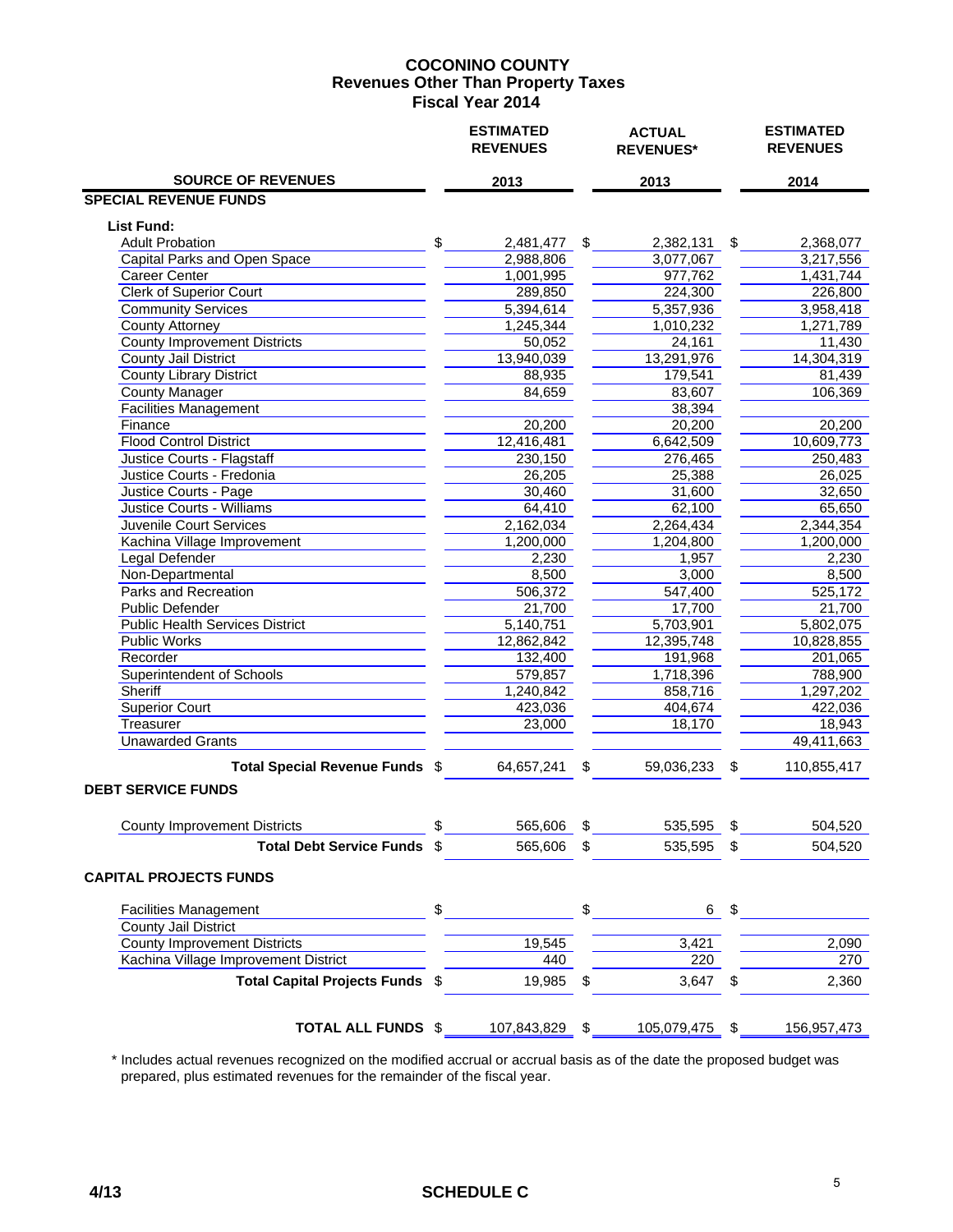## **COCONINO COUNTY Fiscal Year 2014 Other Financing Sources/<Uses> and Interfund Transfers**

|                                                                    | <b>OTHER FINANCING</b> | 2014 |               |               |           | 2014 | <b>INTERFUND TRANSFERS</b> |  |  |  |
|--------------------------------------------------------------------|------------------------|------|---------------|---------------|-----------|------|----------------------------|--|--|--|
| <b>FUND</b>                                                        | <b>SOURCES</b>         |      | <uses></uses> |               | IN        |      | <out></out>                |  |  |  |
|                                                                    |                        |      |               |               |           |      |                            |  |  |  |
| <b>GENERAL FUND</b>                                                |                        |      |               |               |           |      |                            |  |  |  |
| 1001 General Fund                                                  | \$                     | \$   |               | \$            | 1,915,027 | \$   | 318,988                    |  |  |  |
| 1006 General Fund: Emergency Reserve                               |                        |      |               |               | 318,988   |      |                            |  |  |  |
| 1007 Financial Management System                                   |                        |      |               |               |           |      | 90,000                     |  |  |  |
| 1016 General Fund: Computer                                        |                        |      |               |               |           |      | 223,327                    |  |  |  |
| 1052 Title III Forest Fees                                         |                        |      |               |               | 117,675   |      |                            |  |  |  |
| 1102 State and Local Assistance                                    |                        |      |               |               |           |      | 106,369                    |  |  |  |
| 1150 Special Districts Billing                                     |                        |      |               |               |           |      | 23,535                     |  |  |  |
| 1255 Boat Patrol                                                   |                        |      |               |               |           |      | 13,570                     |  |  |  |
| 1283 Statewide Gant Task Force                                     |                        |      |               |               |           |      | 26,380                     |  |  |  |
| 1331 Public Health Services District                               |                        |      |               |               | 35,500    |      | 5,154,104                  |  |  |  |
| 1421 Case Management                                               |                        |      |               |               |           |      | 77,031                     |  |  |  |
| 1422 Congregate Meals                                              |                        |      |               |               |           |      | 285,309                    |  |  |  |
| 1424 Emergency Services                                            |                        |      |               |               |           |      | 328,743                    |  |  |  |
| 1452 Family Counseling<br>1455 CASA Special Advocate               |                        |      |               |               |           |      | 4,083<br>5,757             |  |  |  |
|                                                                    |                        |      |               |               |           |      |                            |  |  |  |
| 1459 Juvenile Treatment Services                                   |                        |      |               |               |           |      | 71,561                     |  |  |  |
| 1462 Diversion - Consequences<br>1463 Juvenile Probation State Aid |                        |      |               |               |           |      | 14,368                     |  |  |  |
| 1468 Diversion - Intake                                            |                        |      |               |               |           |      | 23,154<br>61,840           |  |  |  |
| 1474 Juvenile Victim's Rights                                      |                        |      |               |               |           |      | 3,111                      |  |  |  |
| 1496 Juvenile Intensive Probation                                  |                        |      |               |               |           |      | 15,733                     |  |  |  |
| 1521 Adult Probation State Enhancement                             |                        |      |               |               |           |      | 155,360                    |  |  |  |
| 1524 Adult Intensive Probation                                     |                        |      |               |               |           |      | 181,935                    |  |  |  |
| 1531 Drug Treatment and Education                                  |                        |      |               |               |           |      | 49,105                     |  |  |  |
| 1548 Adult Probation Services                                      |                        |      |               |               |           |      | 15,868                     |  |  |  |
| 1557 Model Court                                                   |                        |      |               |               |           |      | 2,818                      |  |  |  |
| 1578 ADR Grant                                                     |                        |      |               |               |           |      | 34,309                     |  |  |  |
| 1589 Law Library                                                   |                        |      |               |               |           |      | 32,230                     |  |  |  |
| 1626 Fredonia Justice Court                                        |                        |      |               |               | 1,512     |      |                            |  |  |  |
| 1628 Williams Justice Court                                        |                        |      |               |               | 5,561     |      |                            |  |  |  |
| 1634 Space Plan                                                    |                        |      |               |               |           |      | 4,299,717                  |  |  |  |
| 1637 Asset Repair and Replacement                                  |                        |      |               |               |           |      | 1,500,000                  |  |  |  |
| 1691 Legal Defender State Fill the Gap                             |                        |      |               |               | 5,053     |      |                            |  |  |  |
| 1728 Fair                                                          |                        |      |               |               | 106,150   |      |                            |  |  |  |
| 1753 Attoney Victim Rights                                         |                        |      |               |               |           |      | 11,075                     |  |  |  |
| 1799 Bad Check Prosecution                                         |                        |      |               |               | 398       |      |                            |  |  |  |
| 1818 Recorder's Storage and Retrieval                              |                        |      |               |               | 49,344    |      |                            |  |  |  |
| 1819 Voter Tabulation System                                       |                        |      |               |               |           |      | 101,700                    |  |  |  |
| 1841 Public Works                                                  |                        |      |               |               | 123,354   |      | 25,000                     |  |  |  |
| 1849 Solid Waste                                                   |                        |      |               |               |           |      | 230,785                    |  |  |  |
| 4027 County Jail District                                          |                        |      |               |               |           |      | 2,518,950                  |  |  |  |
| Total General Fund \$                                              |                        |      |               | \$            | 2,678,562 | \$   | 16,005,815                 |  |  |  |
|                                                                    |                        |      |               |               |           |      |                            |  |  |  |
| <b>SPECIAL REVENUE FUNDS</b>                                       |                        |      |               |               |           |      |                            |  |  |  |
| 1001 General Fund                                                  | \$                     | \$   |               | $\frac{1}{2}$ | 9,472,083 | \$   | 444,547                    |  |  |  |
| 1050 National Forest Fees                                          |                        |      |               |               | 2,200,000 |      |                            |  |  |  |
| 1051 National Forest Fees: Revolving                               |                        |      |               |               | 17,000    |      |                            |  |  |  |
| 1150 Special Districts Billing                                     |                        |      |               |               |           |      | 92,705                     |  |  |  |
| 1254 Meto Unit                                                     |                        |      |               |               |           |      | 13,145                     |  |  |  |
| 1283 Statewide Gang Task Force                                     |                        |      |               |               |           |      | 10,362                     |  |  |  |
| 1293 Cold Case Grant                                               |                        |      |               |               |           |      | 53,082                     |  |  |  |
| 1295 OPPIS Project                                                 |                        |      |               |               |           |      | 56                         |  |  |  |
| 1302 Home Care                                                     |                        |      |               |               |           |      | 169,392                    |  |  |  |
| 1331 Public Health Services District                               |                        |      |               |               | 174,292   |      |                            |  |  |  |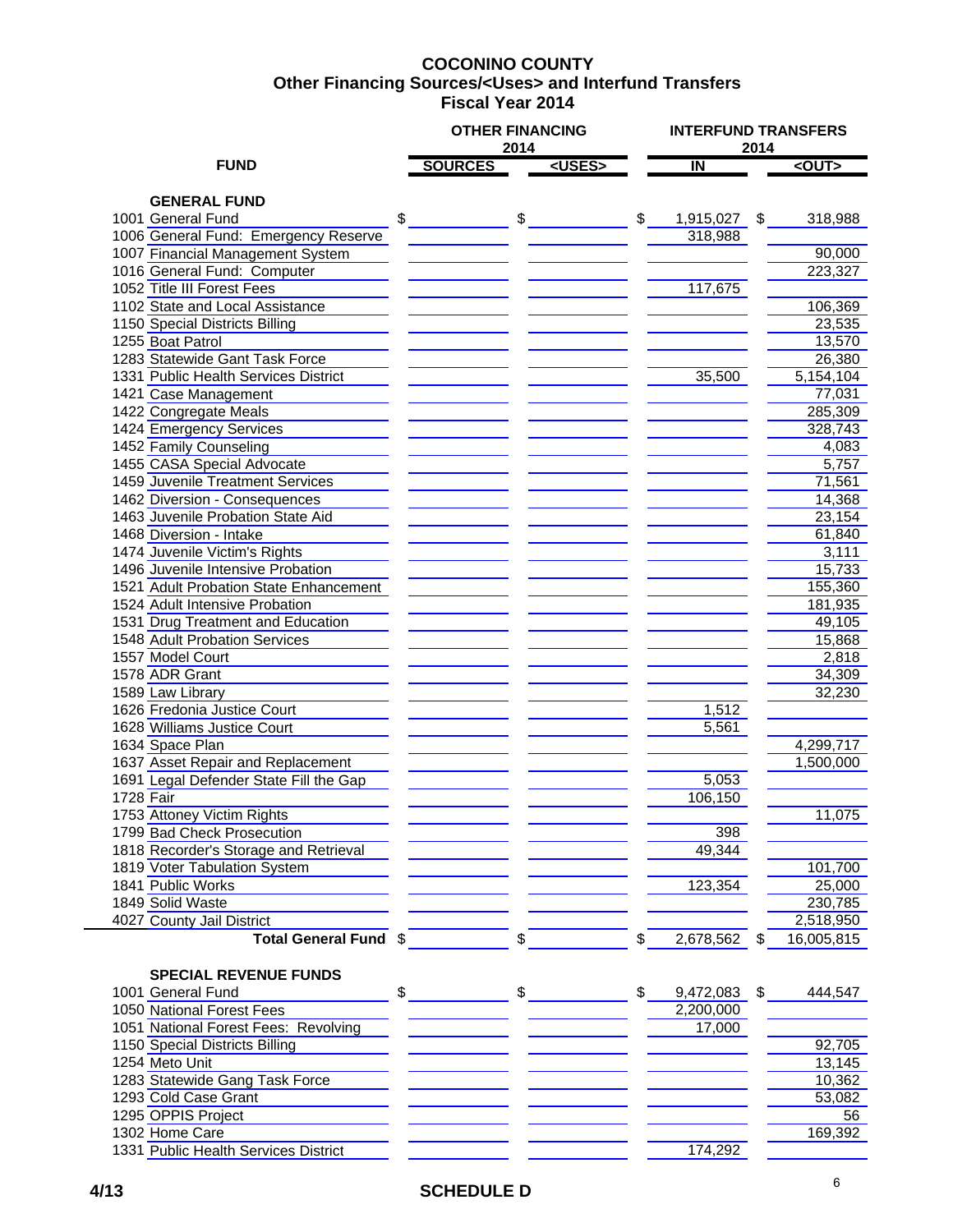### **COCONINO COUNTY Fiscal Year 2014 Other Financing Sources/<Uses> and Interfund Transfers**

|                                         |    | <b>OTHER FINANCING</b> | 2014 |               | <b>INTERFUND TRANSFERS</b><br>2014 |            |    |             |  |  |
|-----------------------------------------|----|------------------------|------|---------------|------------------------------------|------------|----|-------------|--|--|
| <b>FUND</b>                             |    | <b>SOURCES</b>         |      | <uses></uses> |                                    | IN         |    | $<$ OUT $>$ |  |  |
| 1337 WIC Breastfeeding Grant            |    |                        |      |               |                                    |            |    | 4,900       |  |  |
| 1522 Adult Probation Fees               |    |                        |      |               |                                    | 550        |    |             |  |  |
| 1548 Adult Probation Services           |    |                        |      |               |                                    |            |    | 550         |  |  |
| 1556 Superior Court State Fill the Gap  |    |                        |      |               |                                    |            |    | 186,583     |  |  |
| 1562 Probate Enhancement Fees           |    |                        |      |               |                                    |            |    | 13,309      |  |  |
| 1579 Court Enhancement                  |    |                        |      |               |                                    | 13,309     |    |             |  |  |
| 1589 Law Library                        |    |                        |      |               |                                    |            |    | 89,153      |  |  |
| 1610 5% Local Fill the Gap              |    |                        |      |               |                                    | 244,651    |    |             |  |  |
| 1682 Public Defender State Fill the Gap |    |                        |      |               |                                    | 45,453     |    | 45,453      |  |  |
| 1691 Legal Defender State Fill the Gap  |    |                        |      |               |                                    |            |    | 4,907       |  |  |
| 1739 Parks Capital Projects             |    |                        |      |               |                                    |            |    | 11,849,202  |  |  |
| 1740 Parks and Open Space Sales Tax     |    |                        |      |               |                                    | 11,849,202 |    |             |  |  |
| 1752 Attorney Enhancement               |    |                        |      |               |                                    | 35,402     |    |             |  |  |
| 1755 Anti-Racketeering                  |    |                        |      |               |                                    | 53,145     |    |             |  |  |
| 1757 Drug Prosecution                   |    |                        |      |               |                                    |            |    | 40,000      |  |  |
| 1781 State Aid                          |    |                        |      |               |                                    |            |    | 88,563      |  |  |
| 1841 Public Works                       |    | 150,000                |      |               |                                    | 75,705     |    | 2,750,000   |  |  |
| 4001 Flood Control District             |    |                        |      |               |                                    | 550,000    |    | 65,878      |  |  |
| 4002 County Library District            |    |                        |      |               |                                    | 89,153     |    |             |  |  |
| 4027 County Jail District               |    |                        |      |               |                                    | 63,500     |    |             |  |  |
| 6006 Sedona Flood Control               |    |                        |      |               |                                    | 65,878     |    |             |  |  |
| Total Special Revenue Funds \$          |    | 150,000 \$             |      |               | \$                                 | 24,949,323 | \$ | 15,921,787  |  |  |
|                                         |    |                        |      |               |                                    |            |    |             |  |  |
| <b>CAPITAL PROJECTS FUNDS</b>           |    |                        |      |               |                                    |            |    |             |  |  |
| 1001 Coconino County: Space Plan        | \$ |                        | \$   |               | \$.                                | 3,000,000  | \$ |             |  |  |
| 1640 Huffer Lane Escrow Account         |    |                        |      |               |                                    | 1,299,717  |    |             |  |  |

**Total Capital Projects Funds** \$ \$ \$ 4,299,717 \$

**TOTAL ALL FUNDS**  $\frac{$150,000}{$1000}$   $\frac{$150,000}{$1000}$   $\frac{$150,000}{$1000}$   $\frac{$150,000}{$1000}$   $\frac{$150,000}{$1000}$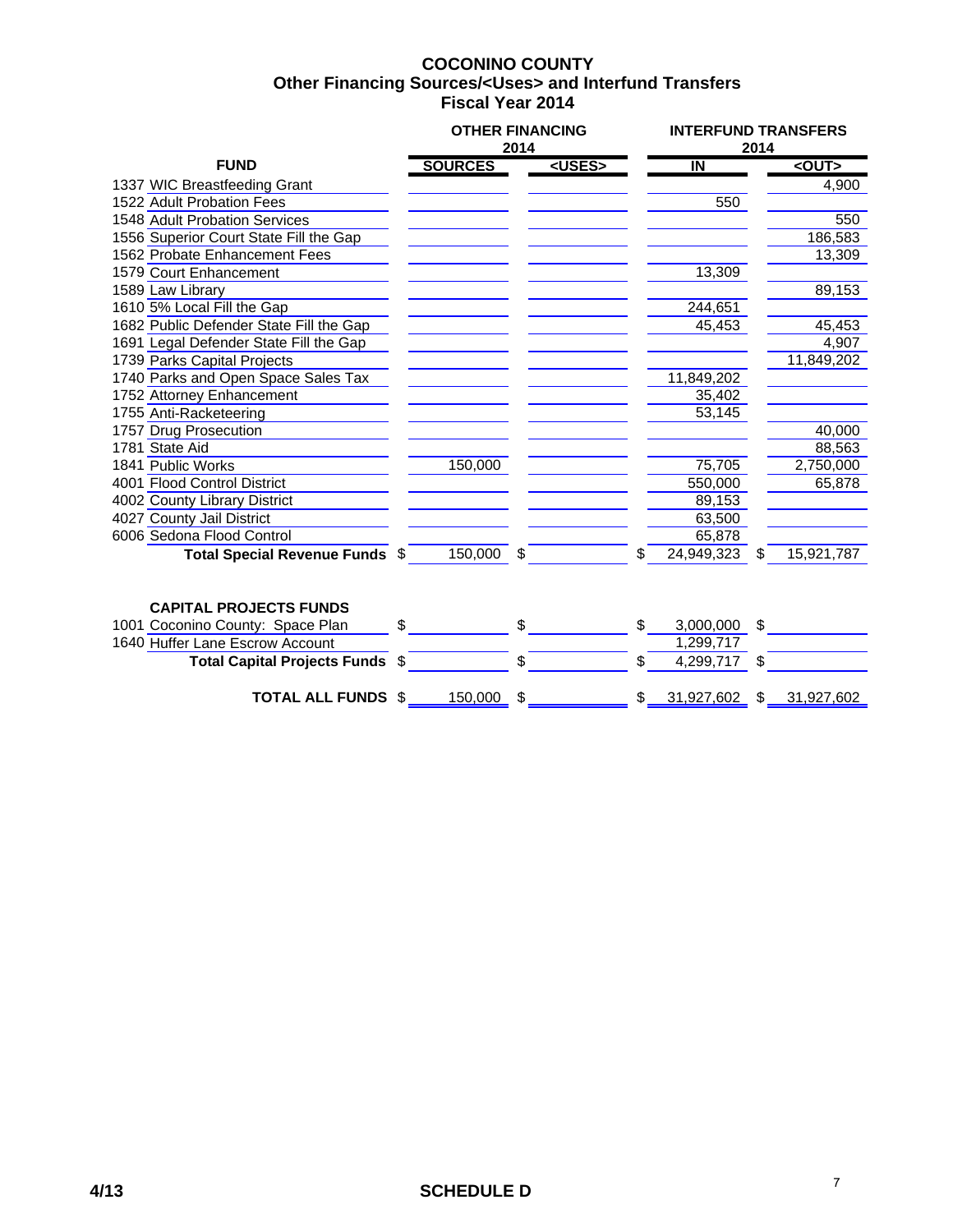#### **COCONINO COUNTY Fiscal Year 2014 Expenditures/Expenses by Fund**

| <b>FUND/DEPARTMENT</b>                                     | <b>ADOPTED</b><br><b>BUDGETED</b><br><b>EXPENDITURES/</b><br><b>EXPENSES</b><br>2013 | <b>EXPENDITURE/</b><br><b>EXPENSE</b><br><b>ADJUSTMENTS</b><br><b>APPROVED</b><br>2013 | <b>ACTUAL</b><br><b>EXPENDITURES/</b><br><b>EXPENSES*</b><br>2013 | <b>BUDGETED</b><br><b>EXPENDITURES/</b><br><b>EXPENSES</b><br>2014 |
|------------------------------------------------------------|--------------------------------------------------------------------------------------|----------------------------------------------------------------------------------------|-------------------------------------------------------------------|--------------------------------------------------------------------|
| <b>GENERAL FUND</b>                                        |                                                                                      |                                                                                        |                                                                   |                                                                    |
| <b>Adult Probation</b>                                     | \$<br>1,382,272 \$                                                                   |                                                                                        | \$<br>1,385,635                                                   | \$<br>1,471,600                                                    |
| Assessor                                                   | 1,687,817                                                                            | 33,889                                                                                 | 1,628,388                                                         | \$<br>1,861,724                                                    |
| <b>Board of Supervisors</b>                                | 1,082,060                                                                            | 7,995                                                                                  | 1,130,193                                                         | \$<br>1,167,668                                                    |
| <b>Clerk of Superior Court</b>                             | 1,095,567                                                                            |                                                                                        | 1,055,711                                                         | 1,139,204                                                          |
| <b>Community Development</b>                               | 1,463,868                                                                            | 14,000                                                                                 | 1,346,108                                                         | \$<br>1,813,503                                                    |
| <b>Community Initiatives</b>                               | 318,913                                                                              | 26,532                                                                                 | 155,129                                                           | \$<br>351,625                                                      |
| <b>Community Services</b>                                  | 1,020,074                                                                            |                                                                                        | 882,532                                                           | \$<br>1,074,288                                                    |
| Constable                                                  | 87,145                                                                               |                                                                                        | 91,677                                                            | 106,172                                                            |
| <b>County Attorney</b>                                     | 2,848,895                                                                            |                                                                                        | 2,919,359                                                         | 3,067,656                                                          |
| <b>County Manager</b>                                      | 1,144,247                                                                            |                                                                                        | 1,023,069                                                         | \$<br>1,094,426                                                    |
| <b>Facilities Management</b>                               | 3,725,545                                                                            | 35,599                                                                                 | 3,254,466                                                         | \$<br>3,448,183                                                    |
| Finance                                                    | 1,548,318                                                                            |                                                                                        | 1,476,001                                                         | \$<br>1,631,485                                                    |
| <b>Human Resources</b>                                     | 1,328,835                                                                            | 50,401                                                                                 | 1,302,768                                                         | \$<br>1,512,405                                                    |
| <b>Information Technology</b>                              | 3,133,043                                                                            | (123)                                                                                  | 2,735,428                                                         | \$<br>3,209,180                                                    |
| Justice Court - Flagstaff                                  | 1,236,570                                                                            |                                                                                        | 1,236,570                                                         | \$<br>1,161,316                                                    |
| Justice Court - Fredonia                                   | 156,426                                                                              |                                                                                        | 159,982                                                           | \$<br>196,623                                                      |
| Justice Court - Page                                       | 328,538                                                                              |                                                                                        | 339,863                                                           | \$<br>353,028                                                      |
| <b>Justice Court - Williams</b>                            | 325,609                                                                              |                                                                                        | 314,560                                                           | \$<br>332,205                                                      |
| Juvenile Court Services                                    | 2,579,298                                                                            |                                                                                        | 2,697,183                                                         | \$<br>2,857,360                                                    |
| Legal Defender                                             | 794,051                                                                              |                                                                                        | 830,262                                                           | \$<br>924,242                                                      |
| Non-Departmental                                           | 22,839,460                                                                           | 5,778                                                                                  | 2,495,704                                                         | 23,733,028                                                         |
| Parks and Recreation                                       | 1,421,703                                                                            |                                                                                        | 1,402,699                                                         | \$<br>1,920,552                                                    |
| <b>Public Defender</b>                                     | 2,187,722                                                                            |                                                                                        | 2,162,463                                                         | \$<br>2,190,421                                                    |
| Recorder                                                   | 1,756,360                                                                            |                                                                                        | 1,759,477                                                         | \$<br>1,507,257                                                    |
| <b>Sheriff</b>                                             | 7,975,741                                                                            | 108,410                                                                                | 8,230,930                                                         | 8,782,769                                                          |
| <b>Superintendent of Schools</b>                           | 465,680                                                                              |                                                                                        | 465,680                                                           | \$<br>525,185                                                      |
| <b>Superior Court</b>                                      | 2,618,346                                                                            |                                                                                        | 2,596,059                                                         | \$<br>2,693,488                                                    |
| Treasurer                                                  | 606,196                                                                              |                                                                                        | 592,998                                                           | \$<br>650,072                                                      |
| <b>Total General Fund \$</b>                               | 67,158,299<br>\$                                                                     | 282,481                                                                                | 45,670,894                                                        | 70,776,665                                                         |
| <b>SPECIAL REVENUE FUNDS</b>                               |                                                                                      |                                                                                        |                                                                   |                                                                    |
| <b>Adult Probation</b>                                     | \$<br>2,899,468 \$                                                                   | $(27, 826)$ \$                                                                         | 2,737,946                                                         | \$<br>3,145,025                                                    |
| Assessor                                                   | 31,933                                                                               | 17,782                                                                                 | 30,715                                                            | \$<br>19,000                                                       |
| <b>Career Center</b>                                       | 1,001,993                                                                            | 622,012                                                                                | 1,002,039                                                         | 1,441,547                                                          |
| <b>Clerk of Superior Court</b>                             | 173,285                                                                              | (84)                                                                                   | 138,845                                                           | \$<br>175,778                                                      |
| <b>Community Services</b>                                  | 6,460,545                                                                            | (200, 309)                                                                             | 6,266,676                                                         | \$<br>4,986,786                                                    |
| County Attorney                                            | 2,094,027                                                                            | 500                                                                                    | 1,535,429                                                         | 1,712,515                                                          |
| <b>County Improvement Districts</b>                        | 16,804                                                                               |                                                                                        | 8,500                                                             | \$<br>11,400                                                       |
| County Jail District                                       | 13,446,208                                                                           | 34,000                                                                                 | 13,028,539                                                        | 14,145,802                                                         |
| <b>County Library</b>                                      | 4,427,083                                                                            |                                                                                        | 4,077,926                                                         | \$<br>3,834,594                                                    |
| <b>County Manager</b>                                      | 240,184                                                                              | 38,112                                                                                 | 222,820                                                           | \$<br>264,174                                                      |
| <b>Facilities Management</b>                               | 10,000                                                                               | 99,657                                                                                 | 16,972                                                            | \$<br>58,869                                                       |
| Finance                                                    | 53,900                                                                               | 657                                                                                    | 53,900                                                            | 72,503                                                             |
| <b>Flood Control District</b><br>Justice Court - Flagstaff | 17,168,406                                                                           | 220,000                                                                                | 10,228,447                                                        | \$<br>13,736,681                                                   |
|                                                            | 220,837                                                                              | 51,878                                                                                 | 204,507                                                           | \$<br>261,370                                                      |
| Justice Court - Fredonia                                   | 37,350                                                                               |                                                                                        | 12,524                                                            | \$<br>60,852                                                       |
| Justice Court - Page<br>Justice Court - Williams           | 28,605<br>67,518                                                                     |                                                                                        | 16,479<br>45,038                                                  | 30,620<br>74,893                                                   |
| Juvenile Court Services                                    | 2,897,128                                                                            | 74,306                                                                                 | 2,367,516                                                         | 3,260,267                                                          |
| Kachina Village Improvement                                | 1,854,644                                                                            | (198, 191)                                                                             | 1,710,113                                                         | \$<br>1,752,019                                                    |
| Legal Defender                                             | 2,455                                                                                |                                                                                        | 3,071                                                             | \$<br>2,455                                                        |
| Non-Departmental                                           | 1,101,240                                                                            |                                                                                        |                                                                   | 992,639                                                            |
| Parks and Recreation                                       | 10,877,660                                                                           | 634,650                                                                                | 3,169,412                                                         | \$<br>13,711,473                                                   |
| Public Defender                                            | 30,000                                                                               |                                                                                        | 25,600                                                            | \$<br>30,000                                                       |
| <b>Public Health Services District</b>                     | 13,809,399                                                                           | 601,928                                                                                | 13,952,008                                                        | \$<br>14,869,002                                                   |
| Public Works                                               | 24, 131, 477                                                                         | 62,500                                                                                 | 15,822,008                                                        | \$<br>24,058,565                                                   |
|                                                            |                                                                                      |                                                                                        |                                                                   |                                                                    |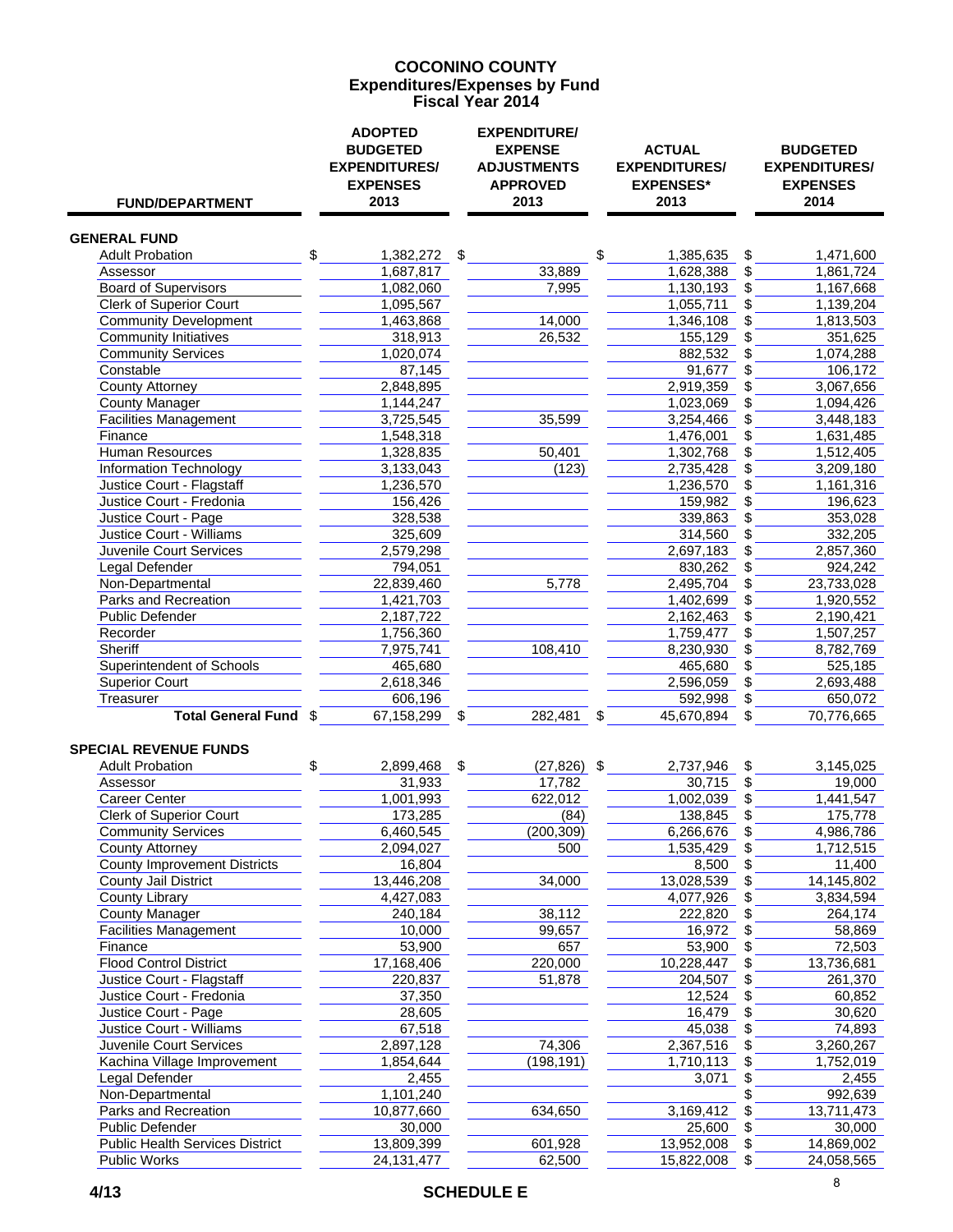| Recorder                            |     | 110,196     |     | 1,785     |     | 85,470 \$   |     | 250,807     |
|-------------------------------------|-----|-------------|-----|-----------|-----|-------------|-----|-------------|
| <b>SPECIAL REVENUE FUNDS</b>        |     |             |     |           |     |             |     |             |
| Superintendent of Schools           |     | 721,274     |     | 1,664,249 |     | 1,755,518   | S   | 884,004     |
| Sheriff                             |     | 1,815,080   |     | (65, 541) |     | 1,183,500   | SS. | 1,888,435   |
| <b>Superior Court</b>               |     | 988,048     |     | 1,556     |     | 922,361     | S   | 999,275     |
| Treasurer                           |     | 29,000      |     |           |     | 3,184       | S   | 29,000      |
| <b>Unawarded Grants</b>             |     |             |     |           |     |             |     | 49,411,663  |
| Total Special Revenue Funds \$      |     | 106,745,747 | \$. | 3,633,621 | S   | 80,627,063  | S   | 156,172,013 |
| <b>DEBT SERVICE FUNDS</b>           |     |             |     |           |     |             |     |             |
| <b>County Improvement Districts</b> | \$  | 465,690     | \$  |           | \$. | 465,672     | \$. | 503,645     |
| <b>Total Debt Service Funds</b>     | \$  | 465,690     | \$. |           |     | 465,672     | \$. | 503,645     |
| <b>CAPITAL PROJECTS FUNDS</b>       |     |             |     |           |     |             |     |             |
| <b>Facilities Management</b>        | \$. | 1,313,977   | \$  |           | \$  | 14,260      | \$. | 1,299,717   |
| County Jail District                |     | 970.500     |     | 38,636    |     | 370,998     | S   | 813,138     |
| <b>Total Capital Projects Funds</b> | \$  | 2,284,477   | \$  | 38,636    | \$  | 385,258     | \$  | 2,112,855   |
| <b>TOTAL ALL FUNDS</b>              | -\$ | 176,654,213 | \$  | 3,954,738 | \$. | 127,148,887 | \$  | 229,565,178 |

\* Includes actual expenditures/expenses recognized on the modified accrual or accrual basis as of the date the proposed budget was prepared, plus estimated expenditures/expenses for the remainder of the fiscal year.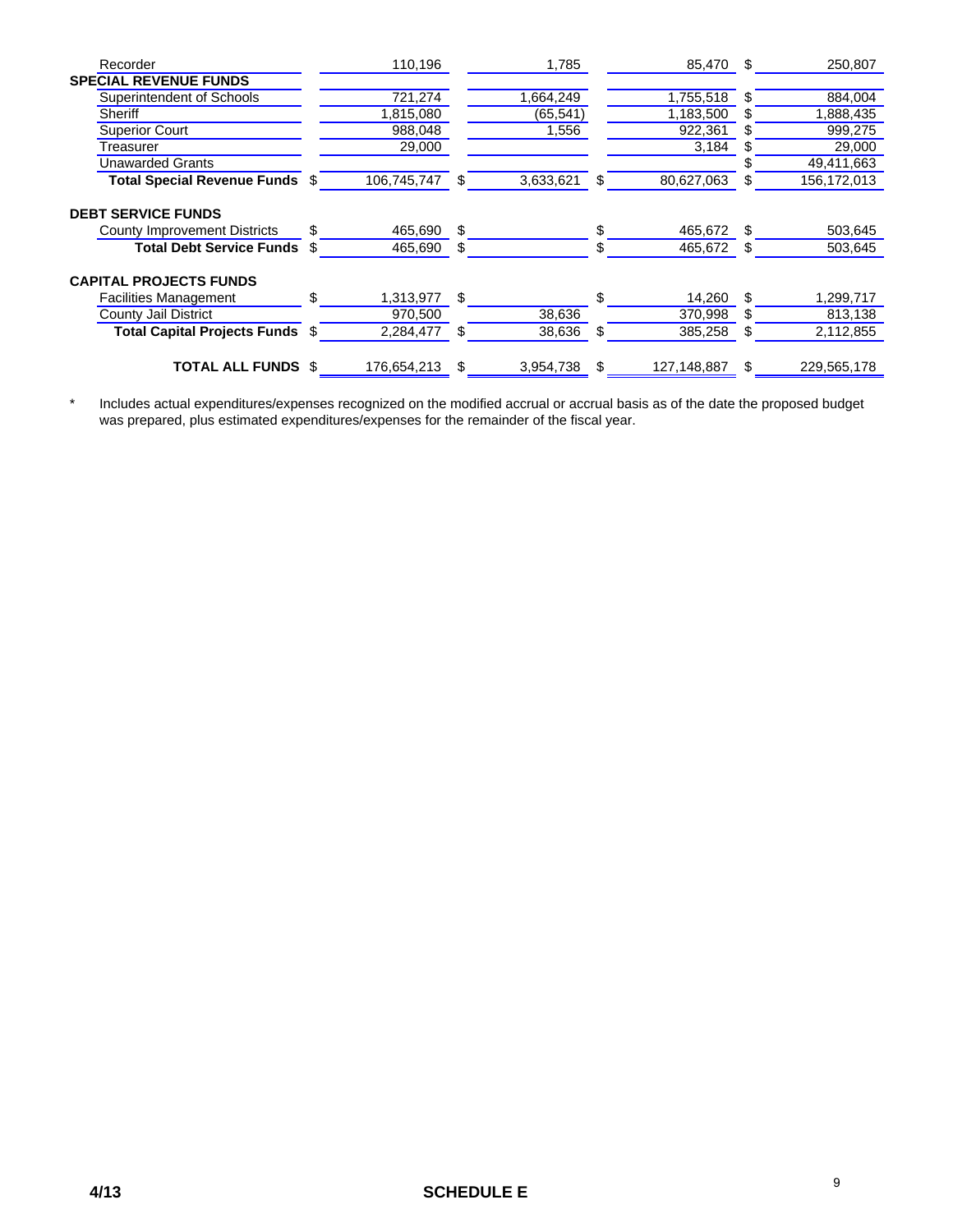#### **COCONINO COUNTY Expenditures/Expenses by Department Fiscal Year 2014**

| DEPARTMENT/FUND                                          | <b>ADOPTED</b><br><b>BUDGETED</b><br><b>EXPENDITURES/</b><br><b>EXPENSES</b><br>2013 |    | <b>EXPENDITURE/</b><br><b>EXPENSE</b><br><b>ADJUSTMENTS</b><br><b>APPROVED</b><br>2013 |              | <b>ACTUAL</b><br><b>EXPENDITURES/</b><br><b>EXPENSES*</b><br>2013 |     | <b>BUDGETED</b><br><b>EXPENDITURES/</b><br><b>EXPENSES</b><br>2014 |
|----------------------------------------------------------|--------------------------------------------------------------------------------------|----|----------------------------------------------------------------------------------------|--------------|-------------------------------------------------------------------|-----|--------------------------------------------------------------------|
| <b>Adult Probation</b>                                   |                                                                                      |    |                                                                                        |              |                                                                   |     |                                                                    |
| 1001 General Fund                                        | \$<br>1.382.272 \$                                                                   |    |                                                                                        | \$           | 1,385,635 \$                                                      |     | 1,471,600                                                          |
| 1521 Adult Probation State Enhancement                   | 802,519                                                                              |    | (16, 602)                                                                              |              | 776,566                                                           |     | 812,060                                                            |
| 1524 Adult Intensive Probation                           | 944,363                                                                              |    | 32,468                                                                                 |              | 1,012,711                                                         |     | 1,113,235                                                          |
| 1525 Work Furlough Program                               | 32.949                                                                               |    |                                                                                        |              | 12,864                                                            |     | 58,554                                                             |
| 1530 Interstate Compact Program                          | 10,000                                                                               |    |                                                                                        |              | 10,301                                                            |     | 6,000                                                              |
| 1531 Drug Treatment and Education                        | 122,218                                                                              |    | (19,623)                                                                               |              | 80,379                                                            |     | 128,561                                                            |
| 1545 Deferred Prosecution                                | 250,632                                                                              |    |                                                                                        |              | 224,633                                                           |     | 284,332                                                            |
| 1547 Community Punishment Program                        | 133,677                                                                              |    | (8, 203)                                                                               |              | 125,474                                                           |     | 133,677                                                            |
| 1548 Adult Probation Services                            | 603,110                                                                              |    | (15,866)                                                                               |              | 495,018                                                           |     | 608,606                                                            |
| <b>Adult Probation Total \$</b>                          | 4,281,740 \$                                                                         |    | $(27, 826)$ \$                                                                         |              | 4,123,581                                                         | \$  | 4,616,625                                                          |
| Assessor<br><b>General Fund</b><br>1001                  | \$<br>1,687,817 \$                                                                   |    | 33,889 \$                                                                              |              | 1,628,388                                                         | \$  | 1,861,724                                                          |
| 1950 Assessor Storage and Retrieval                      | 31,933                                                                               |    | 17,782                                                                                 |              | 30,715                                                            |     | 19,000                                                             |
| <b>Assessor Total \$</b>                                 | $1,719,750$ \$                                                                       |    | 51,671 \$                                                                              |              | $1,659,103$ \$                                                    |     | 1,880,724                                                          |
| <b>Board of Supervisors</b>                              |                                                                                      |    |                                                                                        |              |                                                                   |     |                                                                    |
| General Fund<br>1001                                     | 1,082,060                                                                            | \$ | 7,995                                                                                  |              | 1,130,193                                                         | S   | 1,167,668                                                          |
| Board of Supervisors Total \$                            | $1,082,060$ \$                                                                       |    | 7,995                                                                                  | \$           | 1.130.193                                                         | \$. | 1,167,668                                                          |
|                                                          |                                                                                      |    |                                                                                        |              |                                                                   |     |                                                                    |
| <b>Career Center</b>                                     |                                                                                      |    |                                                                                        |              |                                                                   |     |                                                                    |
| 1879 Workforce In Action                                 | 1,001,993                                                                            | \$ | 622,012                                                                                | \$           | 1,002,039                                                         | \$  | 1,441,547                                                          |
| Career Center Total \$                                   | 1,001,993                                                                            | \$ | 622,012 \$                                                                             |              | 1,002,039                                                         |     | 1.441.547                                                          |
| <b>Clerk of Superior Court</b>                           |                                                                                      |    |                                                                                        |              |                                                                   |     |                                                                    |
| 1001 General Fund                                        | \$<br>1,095,567                                                                      | \$ |                                                                                        | $\mathbb{S}$ | $1,055,711$ \$                                                    |     | 1,139,204                                                          |
| 1562 Probate Enhancement Fees                            | 31,120                                                                               |    |                                                                                        |              | 31,429                                                            |     | 35,309                                                             |
| 1710 Spousal Maintenance                                 | 6.711                                                                                |    | (17)                                                                                   |              |                                                                   |     | 5,410                                                              |
| 1721 Integrated Family Court                             | 6,800                                                                                |    | (50)                                                                                   |              |                                                                   |     | 5,410                                                              |
| 1722 Clerk's Forfeiture Fund                             | 92,139                                                                               |    | (17)                                                                                   |              | 73,241                                                            |     | 94,276                                                             |
| 1723 Clerk's Storage and Retrieval                       | 36,515                                                                               |    |                                                                                        |              | 34,175                                                            |     | 35,373                                                             |
| <b>Clerk of Superior Court Total \$</b>                  | 1,268,852                                                                            | \$ | $(84)$ \$                                                                              |              | $1,194,556$ \$                                                    |     | 1,314,982                                                          |
| <b>Community Development</b>                             |                                                                                      |    |                                                                                        |              |                                                                   |     |                                                                    |
| 1001 General Fund                                        | 1,463,868                                                                            | \$ | 14,000                                                                                 | \$           | 1,346,108                                                         | \$  | 1,813,503                                                          |
| <b>Community Development Total \$</b>                    | 1.463.868                                                                            | \$ | 14.000                                                                                 |              | 1.346.108                                                         |     | 1,813,503                                                          |
| <b>Community Initiatives</b>                             |                                                                                      |    |                                                                                        |              |                                                                   |     |                                                                    |
| 1001 General Fund                                        | 318,913                                                                              | \$ | 26.532                                                                                 |              | 155,129                                                           | \$  | 351,625                                                            |
| <b>Community Initiatives Total</b>                       | 318,913                                                                              | \$ | 26,532                                                                                 | \$           | 155,129                                                           | \$  | 351,625                                                            |
| <b>Community Services</b>                                |                                                                                      |    |                                                                                        |              |                                                                   |     |                                                                    |
| 1001 General fund                                        | \$<br>1,020,074 \$                                                                   |    |                                                                                        | \$           | 882,532 \$                                                        |     | 1,074,288                                                          |
| 1031 CDBG Reinvestments                                  | 17,729                                                                               |    |                                                                                        |              |                                                                   |     |                                                                    |
| 1036 CDBG Housing Services                               |                                                                                      |    |                                                                                        |              | 365                                                               |     |                                                                    |
| 1302 Home Care                                           |                                                                                      |    | 161,417                                                                                |              | 161,417                                                           |     | 169,392                                                            |
| 1401 Community Services                                  | 2,000                                                                                |    | (18)                                                                                   |              | 1,050                                                             |     | 1,937                                                              |
| 1402 Community Services Donations                        | 20,000                                                                               |    |                                                                                        |              | 20,000                                                            |     | 128,695                                                            |
| 1414 Arizona State Land Grants                           | 1,144,458                                                                            |    |                                                                                        |              | 1,115,831                                                         |     | 235,000                                                            |
| 1415 CREC Fee for Services                               | 3,021,266                                                                            |    |                                                                                        |              | 3,207,703                                                         |     | 2,408,740                                                          |
| 1421 Case Management                                     | 126,020                                                                              |    |                                                                                        |              | 126,020                                                           |     | 77,031                                                             |
| 1422 Congregate Meals                                    | 487,480                                                                              |    |                                                                                        |              | 487,480                                                           |     | 525,874                                                            |
| 1424 Emergency Services                                  | 1,187,665                                                                            |    | (308, 092)                                                                             |              | 866,457                                                           |     | 1,278,653                                                          |
| 1425 Energy Assistance                                   |                                                                                      |    |                                                                                        |              |                                                                   |     | 2,659                                                              |
| 1427 Home Program                                        | 104,454                                                                              |    | (39, 110)                                                                              |              | 129,760                                                           |     | 13,133                                                             |
| 1428 Community Service Board<br>1432 EECBG Formula Grant | 188,056                                                                              |    | (14, 506)                                                                              |              | 150,219<br>374                                                    |     | 145,672                                                            |
| <b>Community Services Total \$</b>                       | 7,319,202                                                                            | S  | (200, 309)                                                                             | \$           | 7,149,208                                                         |     |                                                                    |
| Constable                                                |                                                                                      |    |                                                                                        |              |                                                                   | \$  | 6,061,074                                                          |
| 1001 General Fund                                        | $87,145$ \$                                                                          |    |                                                                                        |              | 91,677                                                            | \$  | 106,172                                                            |
| Constable Total \$                                       | $87,145$ \$                                                                          |    |                                                                                        |              | 91,677                                                            |     | 106,172                                                            |
|                                                          |                                                                                      |    |                                                                                        |              |                                                                   |     |                                                                    |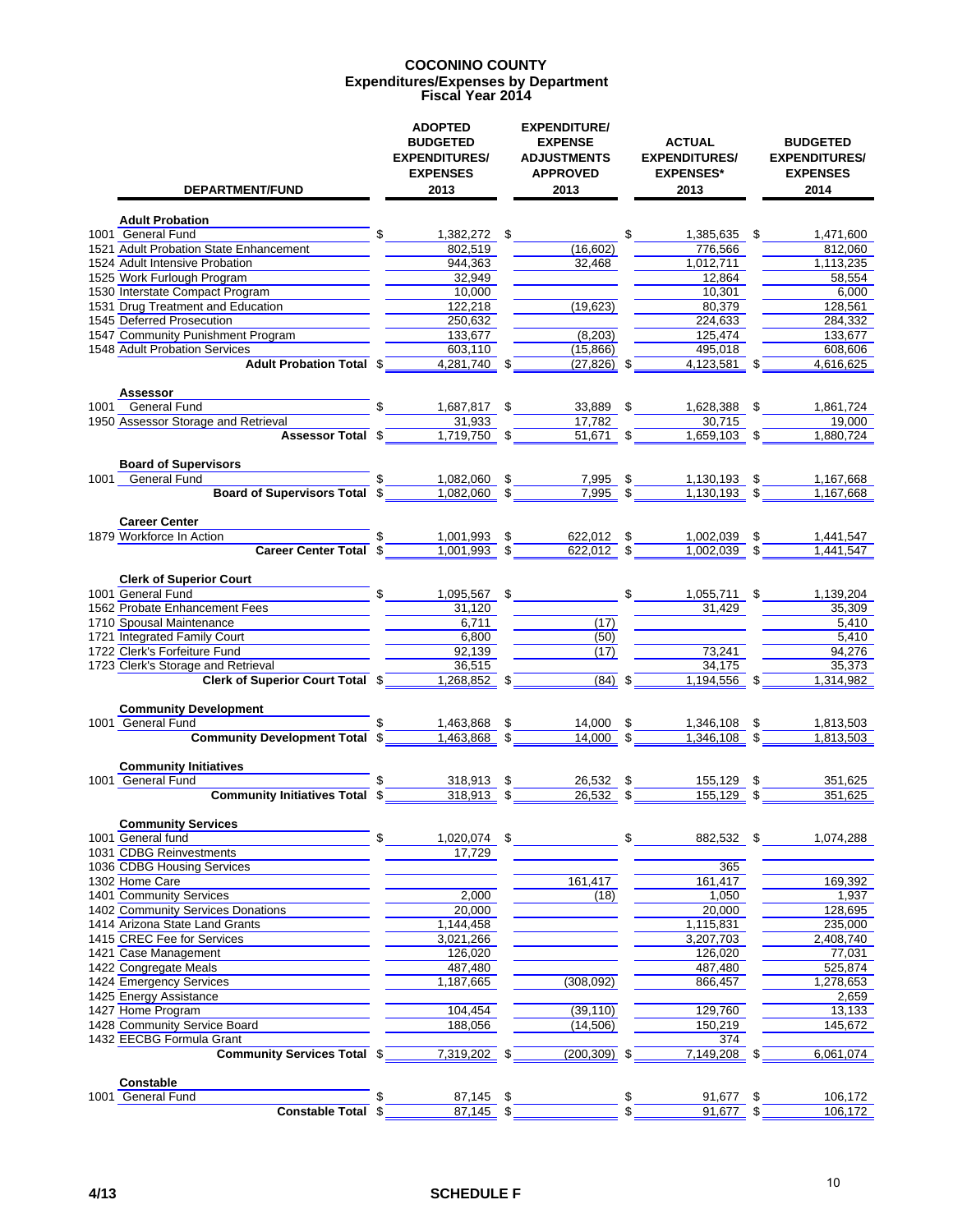| <b>County Attorney</b>                        |                        |     |              |                     |      |                     |
|-----------------------------------------------|------------------------|-----|--------------|---------------------|------|---------------------|
| 1001 General fund                             | 2,848,895              | \$  |              | 2,919,359           | S    | 3,067,656           |
| 1752 Attorney Enhancement                     | 157,655                |     |              | 171,000             |      | 194,699             |
| 1753 Attorney Victim Rights                   | 50,499                 |     | 500          | 52,395              |      | 61,325              |
| 1755 Anti-Racketeering                        | 1,272,188              |     |              | 922,444             |      | 958,528             |
| 1756 STOP                                     |                        |     |              |                     |      |                     |
| 1757 Drug Prosecution                         | 292,619                |     |              | 145,938             |      | 144,280             |
| 1760 Victim Restitution                       | 21,500                 |     |              | 26,500              |      | 41,500              |
| 1781 State Aid                                | 108,752                |     |              | 115,874             |      | 120,522             |
| 1782 Federal Anti-Racketeering                | 50,000                 |     |              |                     |      | 50,000              |
| 1793 Victims of Crimes Act                    |                        |     |              |                     |      |                     |
| 1794 Victim Compensation                      | 130.000                |     |              | 89,832              |      | 130,000             |
| 1799 Bad Check Prosecution                    | 10,814                 |     | $500$ \$     | 11,446              |      | 11.661<br>4.780.171 |
| <b>County Attorney Total \$</b>               | 4,942,922 \$           |     |              | 4,454,788 \$        |      |                     |
| <b>County Improvement Districts</b>           |                        |     |              |                     |      |                     |
| 4014 Tusayan Special District                 | 16,804 \$              |     |              | \$<br>8,500         | \$   | 11,400              |
| 4035 Rio Arroyo Debt Service                  | 27,038                 |     |              | 27,038              |      | 27,351              |
| 4038 Kiowa Comanche Debt Service              | 1,681                  |     |              | 1,681               |      | 14,239              |
| 4054 Pinon County Debt Service                | 393                    |     |              | 393                 |      | 9.132               |
| 4055 Tonowanda Debt Service                   | 541                    |     |              | 541                 |      | 4,459               |
| 4067 Hashknnife Debt Service                  | 48,199                 |     |              | 48,199              |      | 47,266              |
| 4070 Lupine Debt Service                      | 1,879                  |     |              | 1,879               |      | 12.379              |
| 4074 Oakwood Pines Debt Service               | 120                    |     |              | 102                 |      |                     |
| 4078 North Stardust & Antelope Debt Services  | 54,923                 |     |              | 54,923              |      | 53,965              |
| 4084 Toho-tolani Debt Service                 | 329,213                |     |              | 329,213             |      | 322,088             |
| 4087 Pawnee County Debt Service               | 1,323                  |     |              | 1,323               |      | 9,975               |
| 4092 Shoshone Debt Service                    | 380                    |     |              | 380                 |      | 2,791               |
| County Improvement Districts Total \$         | $482,494$ \$           |     |              | $474,172$ \$        |      | 515,045             |
|                                               |                        |     |              |                     |      |                     |
| <b>County Jail District</b>                   |                        |     |              |                     |      |                     |
| 4027 County Jail District                     | 13,446,208 \$          |     | 34,000       | \$<br>13,028,539    | \$   | 14,145,802          |
| 4032 Jail District Repair and Replacement     | 970,500                |     | 38,636       | 370,998             |      | 813,138             |
| County Jail District Total \$                 | 14,416,708 \$          |     | 72,636       | \$<br>13,399,537 \$ |      | 14,958,940          |
| <b>County Library District</b>                |                        |     |              |                     |      |                     |
| 4002 County Library District                  | 4,427,083 \$           |     |              | 4,077,926           | \$   | 3,834,594           |
| <b>County Library District Total \$</b>       | 4,427,083 \$           |     |              | 4,077,926           |      | 3,834,594           |
|                                               |                        |     |              |                     |      |                     |
| <b>County Manager</b>                         |                        |     |              |                     |      |                     |
| 1001 General Fund                             | $1,144,247$ \$         |     |              | 1,023,069           | \$   | 1,094,426           |
| 1100 Emergency Services                       | 34,665                 |     |              | 1,227               |      | 51,436              |
| 1101 Emergency Services - Supplies            | 5.100                  |     |              | 3,067               |      |                     |
| 1102 State and Local Assistance               |                        |     | 238,531      | 211,651             |      | 212,738             |
| 1852 Homeland Security Grant                  | 200.419                |     | (200, 419)   | 6.875               |      |                     |
| <b>County Manager Total \$</b>                | 1.384.431              | \$  | 38,112 \$    | 1,245,889           | \$   | 1,358,600           |
|                                               |                        |     |              |                     |      |                     |
| <b>Facilities Management</b>                  |                        |     |              |                     |      |                     |
| 1001 General Fund                             | 2,581,439              | \$  | 35,599       | \$<br>2,550,828     | - \$ | 2,678,670           |
| 1432 EECBG Formula Grant<br>1634 Space Plan   | 10,000<br>1,313,977 \$ |     | 20,480       | 16,972<br>14,260 \$ |      | 58,869<br>1,299,717 |
| General Fund: Asset Repair and                |                        |     |              |                     |      |                     |
| 1637<br><b>Replacement Reserve</b>            | 1,144,106              |     | 79,177       | 703,638             | \$   | 769,513             |
| Facilities Management \$                      | $5,049,522$ \$         |     | $135,256$ \$ | 3,285,698 \$        |      | 4,806,769           |
|                                               |                        |     |              |                     |      |                     |
| <b>Finance</b>                                |                        |     |              |                     |      |                     |
| 1001 General Fund                             | \$<br>1,363,999        | -\$ |              | \$<br>1,291,248 \$  |      | 1,402,638           |
|                                               |                        |     |              |                     |      |                     |
| 1007 Genera Fund: Financial Management System | 184,319                |     | 657          | 184,753             |      | 228,847             |
| 1150 Special Districts Billing                | 53,900                 |     |              | 53,900              |      | 72,503              |
| Finance Total \$                              | 1,602,218 \$           |     | 657 \$       | 1,529,901 \$        |      | 1,703,988           |
|                                               |                        |     |              |                     |      |                     |
| <b>Flood Control District</b>                 |                        |     |              |                     |      |                     |
| 4001 Flood Control District                   | 16,554,907 \$          |     | 220,000 \$   | $9,612,322$ \$      |      | 13,214,712          |
| 6003 Williams Flood Control District          | 177,702                |     |              | 178,395             |      | 155,142             |
| 6006 Sedona Flood Control District            | 435,797                |     |              | 437,730             |      | 366,827             |
| Flood Control District Total \$               | 17,168,406 \$          |     | 220,000 \$   | 10,228,447 \$       |      | 13,736,681          |
|                                               |                        |     |              |                     |      |                     |
|                                               |                        |     |              |                     |      |                     |
| <b>Human Resources</b>                        |                        |     |              |                     |      |                     |
| 1001 General Fund                             | \$<br>$1,227,527$ \$   |     | 50,401 \$    | 1,202,031           | - \$ | 1,403,668           |
| 1002 General Fund: Employee Benefit Trust     |                        |     |              |                     |      |                     |
| 1004 General Fund: Self Insurance Trust       | 101,308                |     |              | 100,737             |      | 108,737             |
| Human Resources Total \$                      | 1,328,835 \$           |     | 50,401 \$    | 1,302,768           | \$   | 1,512,405           |
| <b>Information Technology</b>                 |                        |     |              |                     |      |                     |
| 1001 General Fund                             | 2,704,716 \$           |     | $(123)$ \$   | 2,353,837 \$        |      | 2,626,180           |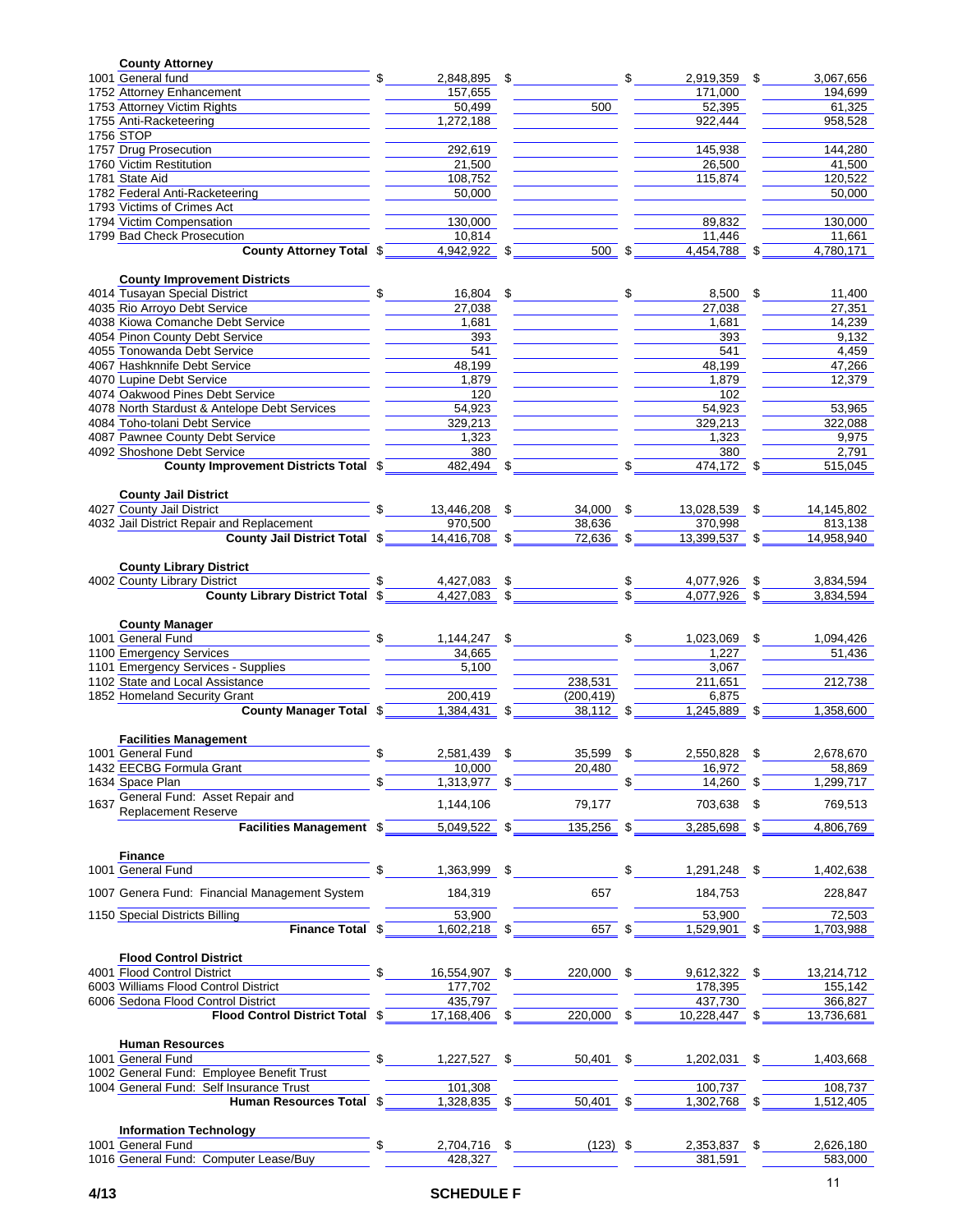| Information Technology Total \$                                             | $3,133,043$ \$      | $(123)$ \$            |               | 2,735,428 \$   |      | 3,209,180  |
|-----------------------------------------------------------------------------|---------------------|-----------------------|---------------|----------------|------|------------|
|                                                                             |                     |                       |               |                |      |            |
| <b>Justice Court - Flagstaff</b>                                            |                     |                       |               |                |      |            |
| 1001 General Fund                                                           | 1,236,570 \$        |                       | \$            | 1,236,570 \$   |      | 1,161,316  |
| 1612 ACJC Flag Improvement                                                  |                     | 51,878                |               | 37,445         |      | 14,433     |
| 1625 Flagstaff Justice Court Enhancement                                    | 215,237             |                       |               | 163,062        |      | 240,337    |
| 1630 \$1 Judicial Production                                                | 5,600               |                       |               | 4,000          |      | 6,600      |
| Justice Court - Flagstaff Total \$                                          | $1,457,407$ \$      | $51,878$ \$           |               | $1,441,077$ \$ |      | 1,422,686  |
|                                                                             |                     |                       |               |                |      |            |
| Justice Court - Fredonia                                                    |                     |                       |               |                |      |            |
| 1001 General Fund                                                           | \$<br>156,426 \$    |                       | $\frac{1}{2}$ | 159,982 \$     |      | 196,623    |
| 1626 Fredonia Justice Court Enhancement                                     | 37,050              |                       |               | 12.524         |      | 59,752     |
| 1630 \$1 Judicial Production<br>Justice Court - Fredonia Total \$193,776 \$ | 300                 |                       | $\sqrt{s}$    |                |      | 1,100      |
|                                                                             |                     |                       |               | 172,506 \$     |      | 257,475    |
| Justice Court - Page                                                        |                     |                       |               |                |      |            |
| 1001 General Fund                                                           | 328,538 \$          |                       |               | 339,863 \$     |      | 353,028    |
| 1627 Page Justice Court Enhancement                                         | 27,705              |                       |               | 15,679         |      | 28,629     |
| 1630 \$1 Judicial Production                                                | 900                 |                       |               | 800            |      | 1,991      |
| Justice Court - Page Total \$                                               | $357,143$ \$        |                       |               | 356,342 \$     |      | 383,648    |
|                                                                             |                     |                       |               |                |      |            |
| <b>Justice Court - Williams</b>                                             |                     |                       |               |                |      |            |
| 1001 General Fund                                                           | \$<br>325,609 \$    |                       | $\frac{1}{2}$ | 314,560 \$     |      | 332,205    |
| 1628 Williams Justice Court Enhancement                                     | 66,818              |                       |               | 45,038         |      | 70,693     |
| 1630 \$1 Judicial Production                                                | 700                 |                       |               |                |      | 4,200      |
| Justice Court - Williams Total \$                                           | $393,127$ \$        |                       | \$            | $359,598$ \$   |      | 407,098    |
|                                                                             |                     |                       |               |                |      |            |
| <b>Juvenile Court Services</b>                                              |                     |                       |               |                |      |            |
| 1001 General Fund                                                           | \$<br>2,579,298 \$  |                       | \$            | 2,697,183      | \$   | 2,857,360  |
| 1452 Family Counseling                                                      | 20,531              | (23)                  |               | 20,415         |      | 20,508     |
| 1453 Juvenile Probation Services                                            | 263,877             |                       |               | 74,648         |      | 360,576    |
| 1455 CASA Special Advocate                                                  | 81,248              | 2,172                 |               | 81,119         |      | 86,172     |
| 1459 Juvenile Treatment Services                                            | 449,697             |                       |               | 423,814        |      | 477,796    |
| 1462 Diversion - Consequences                                               | 94,272              | 908                   |               | 67,222         |      | 103,295    |
| 1463 Juvenile Probation State Aid                                           | 188,589             | 32,977                |               | 199,858        |      | 279,141    |
| 1464 USDA Food Grant                                                        | 42,083              |                       |               | 29,779         |      | 42,146     |
| 1468 Diversion - Intake                                                     | 617,375             | (3, 522)              |               | 609,207        |      | 654,620    |
| 1474 Juvenile Victim's Rights Implementation                                | 28,799              | (1,300)               |               | 24,750         |      | 28,587     |
| 1475 Juvenile Diversion Fees                                                | 232,381             |                       |               | 98,150         |      | 181,246    |
| 1477 Juvenile Account Incentive Block Grant                                 | 17,220              | 27,288                |               | 6,330          |      | 22,415     |
| 1485 Probation Fees Over \$40                                               | 50,719              |                       |               |                |      | 114,103    |
| 1486 Diversion Fees Over \$40                                               | 1,915               |                       |               |                |      | 53,269     |
| 1488 Step Up Mentoring Program                                              |                     |                       |               |                |      |            |
| 1489 Parenting Grant                                                        | 121,789             | 995                   |               | 122,784        |      | 122,784    |
| 1491 Title II - Mentoring                                                   | 69,526              |                       |               | 72,753         |      | 80,000     |
| 1492 PIC Act                                                                | 63,569              |                       |               | 5,000          |      | 63,533     |
| 1493 Community Asset Building                                               |                     |                       |               |                |      |            |
| 1494 JCRF Step Up Transition                                                | 58.255              |                       |               | 58,255         |      | 56,849     |
| 1496 Juvenile Intensive Probation                                           | 472,763             | 14,811                |               | 450,346        |      | 490,045    |
| 1557 Model Court                                                            | 22,520              |                       | \$            | 23,086         |      | 23,182     |
| Juvenile Court Services Total \$                                            | 5,476,426           | 74,306                |               | 5,064,699 \$   |      | 6,117,627  |
| Kachina Village Improvement District                                        |                     |                       |               |                |      |            |
| 4019 Kachina Village Improvement District                                   | 1,854,644           | \$<br>$(198, 191)$ \$ |               | 1,710,113      | \$   | 1,752,019  |
| Kachina Village Improvement District Total \$                               | 1,854,644           | \$<br>(198, 191)      |               | 1,710,113      |      | 1,752,019  |
|                                                                             |                     |                       |               |                |      |            |
| <b>Legal Defender</b>                                                       |                     |                       |               |                |      |            |
| 1001 General Fund                                                           | \$<br>767,489 \$    |                       | \$            | 794,674 \$     |      | 897,673    |
| General Fund: Legal Defender Fees for                                       |                     |                       |               |                |      |            |
| 1692<br>Services                                                            | 26,562              |                       |               | 35,588         |      | 26,569     |
| 1693 Legal Defender Training                                                | 2,455               |                       |               | 3.071          |      | 2,455      |
| Legal Defender Total \$                                                     | 796,506             | \$                    |               | 833,333 \$     |      | 926,697    |
|                                                                             |                     |                       |               |                |      |            |
| <b>Non-Departmental</b>                                                     |                     |                       |               |                |      |            |
| 1001 General Fund                                                           | \$<br>22,514,460 \$ | 5,778 \$              |               | 2,495,704 \$   |      | 23,383,028 |
| 1002 General Fund: Employee Benefit Trust                                   | 325,000             |                       |               |                |      | 350,000    |
| 1300 Health for Health                                                      | 763,018             |                       |               |                |      | 992,639    |
| 1841 Public Works                                                           | 103,894             |                       |               |                |      |            |
| 4027 County Jail District                                                   | 234,328             |                       |               |                |      |            |
| 3999 Unawarded Grants                                                       |                     |                       |               |                |      | 49,411,663 |
| Non-Departmental Total \$                                                   | 23,940,700 \$       | 5,778                 | \$            | 2,495,704 \$   |      | 74,137,330 |
|                                                                             |                     |                       |               |                |      |            |
| <b>Parks and Recreation</b>                                                 |                     |                       |               |                |      |            |
| 1001 General Fund                                                           | \$<br>1,421,703     | \$                    | \$            | 1,402,699      | - \$ | 1,920,552  |
| 1728 $\overline{F}$ air                                                     | 500,201             |                       |               | 489,472        |      | 360,343    |
| 1730 Peaks View Park                                                        | 11,964              |                       |               |                |      | 11,964     |
| 1739 Parks Capital Projects                                                 | 10,365,495          | 595,257               |               | 2,640,547      |      | 13,339,166 |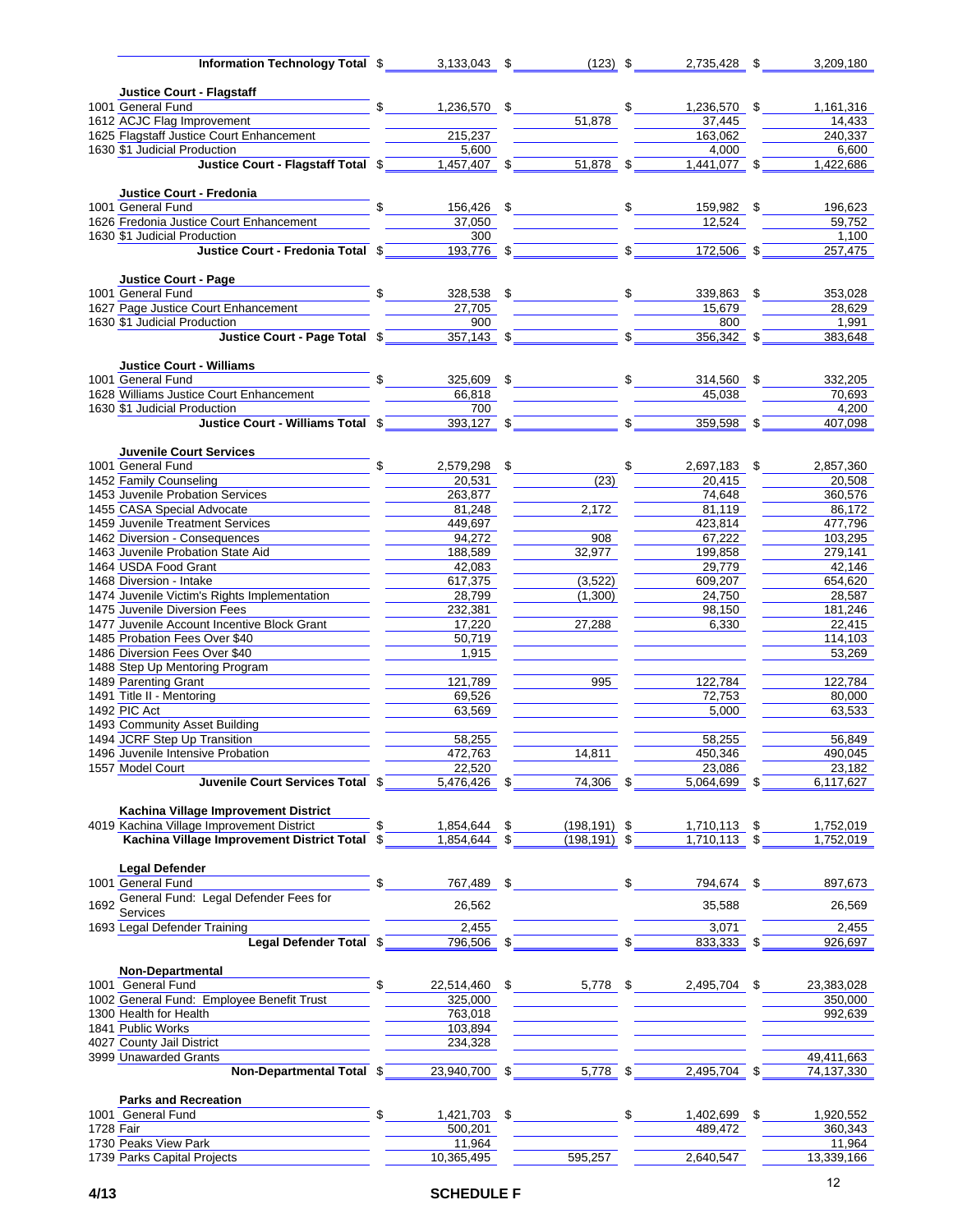| 1745 Coop Habitat Improvement                                                                                                                             |                  |      | 39,393       |               | 39,393         |    |            |
|-----------------------------------------------------------------------------------------------------------------------------------------------------------|------------------|------|--------------|---------------|----------------|----|------------|
| Parks and Recreation Total $\sqrt[6]{\hspace{1cm}12,299,363}$ $\sqrt[6]{\hspace{1cm}634,650}$ $\sqrt[6]{\hspace{1cm}4,572,111}$ $\sqrt[6]{\hspace{1cm}5}$ |                  |      |              |               |                |    | 15,632,025 |
|                                                                                                                                                           |                  |      |              |               |                |    |            |
| <b>Public Defender</b>                                                                                                                                    |                  |      |              |               |                |    |            |
| 1001 General Fund                                                                                                                                         | $\sim$           |      |              |               |                |    | 2,024,310  |
| 1681 Public Defender Training                                                                                                                             | 30,000           |      |              |               | 25,600         |    | 30,000     |
| General Fund: Public Defender Fees for                                                                                                                    |                  |      |              |               |                |    |            |
| 1683<br>Services                                                                                                                                          | 163,956          |      |              |               | 147,961        |    | 166,111    |
| Public Defender Total $\sqrt[6]{\hspace{1cm}2,217,722}$ $\sqrt[6]{\hspace{1cm}2,217,722}$                                                                 |                  |      |              | $\frac{1}{2}$ | $2,188,063$ \$ |    | 2,220,421  |
| <b>Public Health Services District</b>                                                                                                                    |                  |      |              |               |                |    |            |
| 1301 WIC Grant                                                                                                                                            | \$<br>647,259 \$ |      | 37,905 \$    |               | 685,856 \$     |    | 634,643    |
| 1302 Home Care                                                                                                                                            | 161,417          |      | (161, 417)   |               |                |    |            |
| 1303 Dental Education                                                                                                                                     | 13,307           |      |              |               | 12,166         |    | 12,531     |
| 1304 CVD Heartbeat                                                                                                                                        | 5,000            |      | 8,384        |               | 10,503         |    | 14,868     |
| 1305 Family Planning                                                                                                                                      | 116,165          |      |              |               | 113,452        |    | 109,381    |
| 1306 Child Health                                                                                                                                         | 39,448           |      |              |               | 39,448         |    | 44,966     |
| 1307 TB Control                                                                                                                                           | 7,905            |      | 3,580        |               | 8,995          |    | 159        |
| 1309 HIV Education                                                                                                                                        | 17,569           |      | 435          |               | 17,569         |    | 17,122     |
| 1315 State STD                                                                                                                                            | 6,055            |      |              |               | 6,055          |    | 6,055      |
| 1317 Supplemental Food Program                                                                                                                            | 10,009           |      | 440          |               | 10,450         |    | 10,099     |
| 1318 State MCH Block Grant                                                                                                                                | 4,596            |      |              |               | 4,320          |    | 12,018     |
| 1320 Teen Wellness Clinic                                                                                                                                 |                  |      |              |               |                |    |            |
|                                                                                                                                                           | 22,153           |      |              |               | 21,894         |    | 22,825     |
| 1327 Family Planning Title X                                                                                                                              | 167,005          |      | 11,076       |               | 138,361        |    | 140,901    |
| 1330 Nutrition Grant                                                                                                                                      | 4,694            |      | 745          |               | 5,439          |    | 4,101      |
| 1331 Health Services                                                                                                                                      | 9,819,680        |      |              |               | 9,701,005      |    | 10,292,465 |
| 1334 Bio-Terrorism Grant                                                                                                                                  | 236,698          |      | 251,487      |               | 460,512        |    | 244,279    |
| 1335 Child Health Grant                                                                                                                                   | 153,115          |      | 1,098        |               | 141,554        |    | 148,686    |
| 1336 Healthly Coconino                                                                                                                                    | 10,850           |      |              |               | 8,555          |    | 8,350      |
| 1337 WIC Breastfeeding Grant                                                                                                                              | 101,312          |      | 3,688        |               | 105,002        |    | 104,748    |
| 1338 Vital Records                                                                                                                                        | 135,709          |      |              |               | 130,829        |    | 187,564    |
| 1342 Arizona Nutrition Network                                                                                                                            | 523,984          |      |              |               | 242,025        |    | 452,559    |
| 1343 Smoke Free Arizona                                                                                                                                   | 88,697           |      |              |               | 85,621         |    | 89,204     |
| 1344 Safe Routes to Schools                                                                                                                               | 40,271           |      | 10,000       |               | 46,300         |    | 38,857     |
| 1347 Coconino First Things First Home Visit                                                                                                               | 205,482          |      | (205, 482)   |               |                |    |            |
| 1348 Teen Pregnancy Prevention                                                                                                                            | 125,429          |      |              |               | 121,292        |    | 128,524    |
| 1350 Healthy Families                                                                                                                                     | 447,770          |      | 211,614      |               | 648,983        |    | 705,708    |
| 1354 Health Start                                                                                                                                         | 111,796          |      |              |               | 104,647        |    | 92,213     |
| 1355 March of Dimes                                                                                                                                       |                  |      | 15,666       |               | 6,711          |    |            |
| 1361 GOHS Lifesavers Conference                                                                                                                           | 8,000            |      | 8,225        |               | 19,305         |    | 14,000     |
| 1362 First Things First Quality First                                                                                                                     | 49,802           |      |              |               | 42,302         |    | 55,443     |
| 1363 First Things First Oral Health Grant                                                                                                                 | 98,798           |      | 11,858       |               | 110,604        |    | 130,495    |
| 1364 CAPP                                                                                                                                                 | 2,020            |      |              |               | 900            |    | 2,000      |
| 1365 FTF Nutrition Education                                                                                                                              |                  |      | 177,497      |               | 177,497        |    | 348,312    |
| 1366 Health Policy Project                                                                                                                                |                  |      | 64,224       |               | 43,683         |    | 71,266     |
| 1367 Public Health Emergency                                                                                                                              | 14,299           |      |              |               | 476            |    | 9,017      |
| 1369 Public Health Accredidation                                                                                                                          |                  |      | 45,000       |               | 29,627         |    | 9,722      |
| 1370 FTF Navajo County                                                                                                                                    |                  |      | 86,833       |               | 66,028         |    | 94,204     |
| 1381 Tobacco Program                                                                                                                                      | 359,879          |      |              |               | 352,776        |    | 366,253    |
| 1384 HIV Outpatient and Support                                                                                                                           | 142,496          |      | 15,673       |               | 158,170        |    | 179,583    |
| 1391 Immunization Program                                                                                                                                 | 71,073           |      |              |               | 68,786         |    | 60,774     |
| 1392 Westside Food Bank                                                                                                                                   | 1,074            |      | 3,399        |               | 4,310          |    | 5,107      |
| Public Health Services District Total \$                                                                                                                  | 13,970,816 \$    |      | $601,928$ \$ |               | 13,952,008 \$  |    | 14,869,002 |
|                                                                                                                                                           |                  |      |              |               |                |    |            |
| <b>Public Works</b>                                                                                                                                       |                  |      |              |               |                |    |            |
| 1150 Special Districts                                                                                                                                    | \$<br>54,628     | - \$ |              | \$            | 60,273         | \$ | 63,937     |
| 1841 Public Works                                                                                                                                         | 22,387,465       |      |              |               | 14,866,667     |    | 23,429,373 |
| 1849 Solid Waste                                                                                                                                          | 1,689,384        |      | 62,500       |               | 895,068        |    | 565,255    |
| <b>Public Works Total \$</b>                                                                                                                              | 24, 131, 477 \$  |      | 62,500 \$    |               | 15,822,008 \$  |    | 24,058,565 |
|                                                                                                                                                           |                  |      |              |               |                |    |            |
| Recorder                                                                                                                                                  |                  |      |              |               |                |    |            |
| 1001 General Fund                                                                                                                                         | 1,654,660 \$     |      |              | \$            | 1,672,220      | \$ | 1,405,557  |
| 1818 Recorder's Storage and Retrieval                                                                                                                     | 110,196          |      |              |               | 85,470         |    | 71,709     |
| 1819 Voter Tabulation System                                                                                                                              | 101,700          |      |              |               | 87,257         |    | 101,700    |
| 1820 HAVA Block Grant                                                                                                                                     |                  |      | 1,785        |               |                |    | 179,098    |
| Recorder Total \$                                                                                                                                         | 1,866,556 \$     |      | $1,785$ \$   |               | $1,844,947$ \$ |    | 1,758,064  |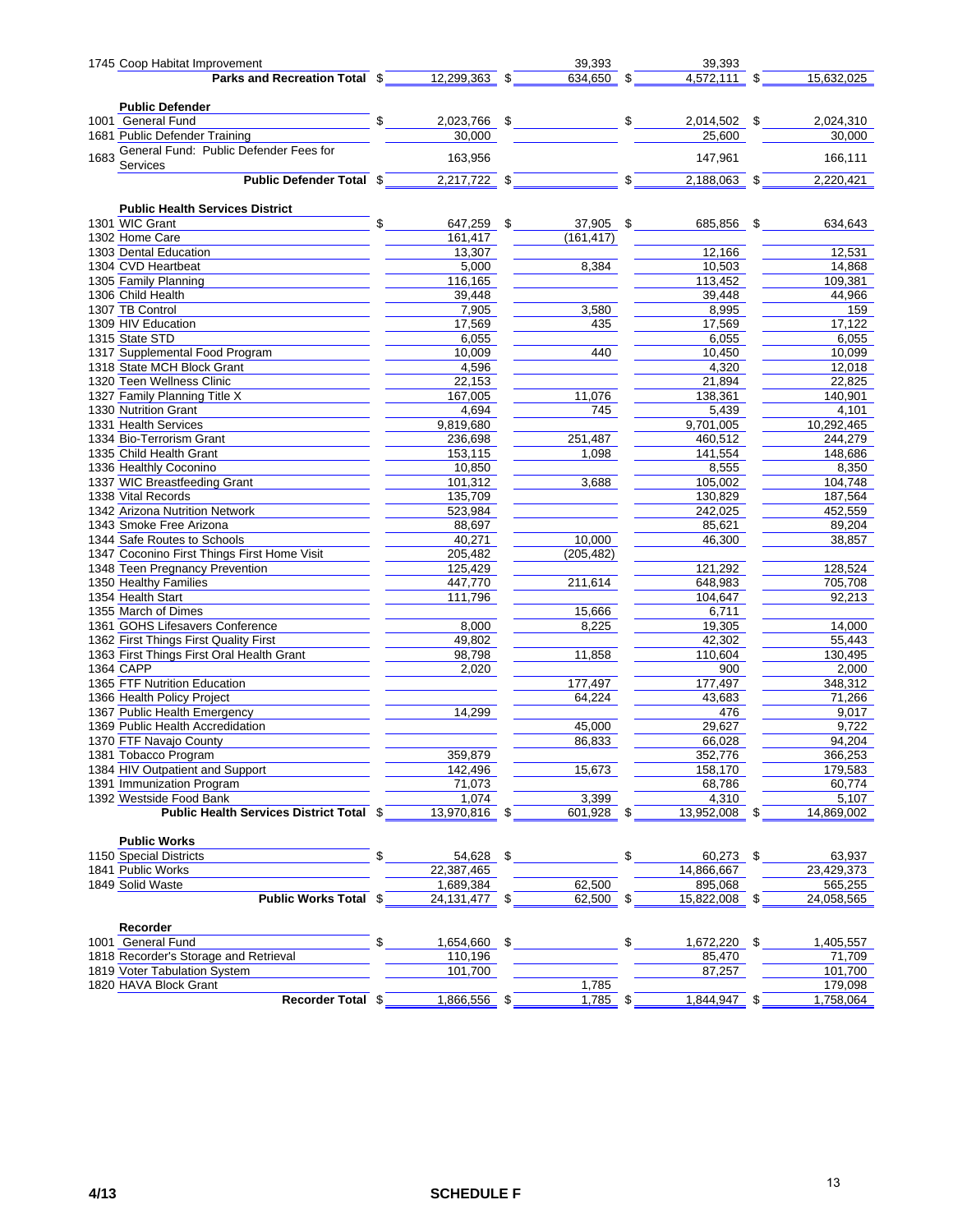| <b>Sheriff</b>                         |     |                |                  |                 |    |             |
|----------------------------------------|-----|----------------|------------------|-----------------|----|-------------|
| 1001 General Fund                      | \$. | 7,975,741      | \$<br>108,410 \$ | 8,230,930 \$    |    | 8,782,769   |
| 1251 Outside Pay                       |     | 15,523         |                  | 23,429          |    | 15,821      |
| 1252 Cannabis Eradication              |     | 6,705          | (6, 705)         |                 |    |             |
| 1254 Metro Unit                        |     | 159,964        | 96,423           | 190.862         |    | 270,099     |
| 1255 Boat Patrol                       |     | 273,553        | (150, 478)       | 186,382         |    | 292,579     |
| 1263 Sheriff Donations                 |     | 22,000         |                  | 5,137           |    | 22,000      |
| 1269 GOHS Grant                        |     |                | 30,400           | 29,416          |    |             |
| 1272 Jail Enhancement                  |     | 554,100        | (53.000)         | 287,323         |    | 539,750     |
| 1274 Inmate Welfare                    |     | 297,480        | 27,000           | 232,390         |    | 360,814     |
| 1275 Local Law Enforcement Block Grant |     | 20,000         |                  | 7,020           |    | 20,000      |
| 1283 Statewide Gang Task Force         |     | 192,480        | 2,932            | 35,420          |    | 201,050     |
| 1287 State Homeland Security           |     | 51,069         | (24, 328)        | 9,701           |    | 8,010       |
| 1293 COPS Methamphetamine              |     | 189,897        | 12,215           | 141,093         |    | 127,595     |
| 1294 DUI Impound Fees                  |     | 30,155         |                  | 16,717          |    | 30,155      |
| 1295 OPPIS Project                     |     | 2,154          |                  | 18,610          |    | 562         |
| Sheriff Total \$                       |     | $9,790,821$ \$ | $42,869$ \$      | $9,414,430$ \$  |    | 10,671,204  |
|                                        |     |                |                  |                 |    |             |
| <b>Superintendent of Schools</b>       |     |                |                  |                 |    |             |
| 1001 General Fund                      |     | 465,680        | \$               | \$<br>465,680   | \$ | 525,185     |
| 1074 County Schools                    |     | 721,274        | 1,664,249        | 1,755,518       |    | 884,004     |
| Superintendent of Schools Total \$     |     | 1,186,954      | \$<br>1,664,249  | 2,221,198 \$    |    | 1,409,189   |
|                                        |     |                |                  |                 |    |             |
| <b>Superior Court</b>                  |     |                |                  |                 |    |             |
| 1001 General Fund                      | \$  | 2,618,346 \$   |                  | \$<br>2,596,059 | \$ | 2,693,488   |
| 1556 Superior Court State Fill the Gap |     | 452.872        |                  | 410.243         |    | 442.605     |
| 1558 IV-D Case Process Enhancement     |     | 27,071         |                  | 26,255          |    | 27,927      |
| 1565 Adult Drug Court Grant            |     | 60,000         |                  | 60,000          |    | 60,000      |
| 1567 Arizona License Plate             |     | 7,000          |                  |                 |    | 7,000       |
| 1569 Roest Highlands Foundation        |     | 6.000          | 1.556            | 7,596           |    | 6.000       |
| 1578 ADR Grant                         |     | 40,518         |                  | 40,190          |    | 42,309      |
| 1579 Court Enhancement                 |     | 104,640        |                  | 97,390          |    | 104,639     |
| 1585 Conciliation Court                |     | 82,118         |                  | 81,745          |    | 83,909      |
| 1586 Drug Enforcement Administration   |     | 45,376         |                  | 33,150          |    | 45,463      |
| 1589 Law Library                       |     | 158,953        |                  | 165,792         |    | 179,423     |
| 1710 Spousal Maintenance               |     | 3.500          |                  |                 |    |             |
| <b>Superior Court Total \$</b>         |     | 3,606,394 \$   | $1,556$ \$       | 3,518,420       | \$ | 3,692,763   |
|                                        |     |                |                  |                 |    |             |
| <b>Treasurer</b>                       |     |                |                  |                 |    |             |
| 1001 General Fund                      |     | 606,196        |                  | 592,998         | \$ | 650,072     |
| 1955 Taxpayer Information              |     | 29,000         |                  | 3.184           |    | 29.000      |
| Treasurer Total \$                     |     | 635,196 \$     |                  | 596,182         |    | 679,072     |
| <b>TOTAL ALL DEPARTMENTS</b>           |     | 176,654,213    | 3,954,738        | 127,148,887     |    | 229,565,178 |
|                                        |     |                |                  |                 |    |             |

Includes actual expenditures/expenses recognized on the modified accrual or accrual basis as of the date the proposed budget was prepared, plus estimated expenditures/expenses for the remainder of the fiscal year.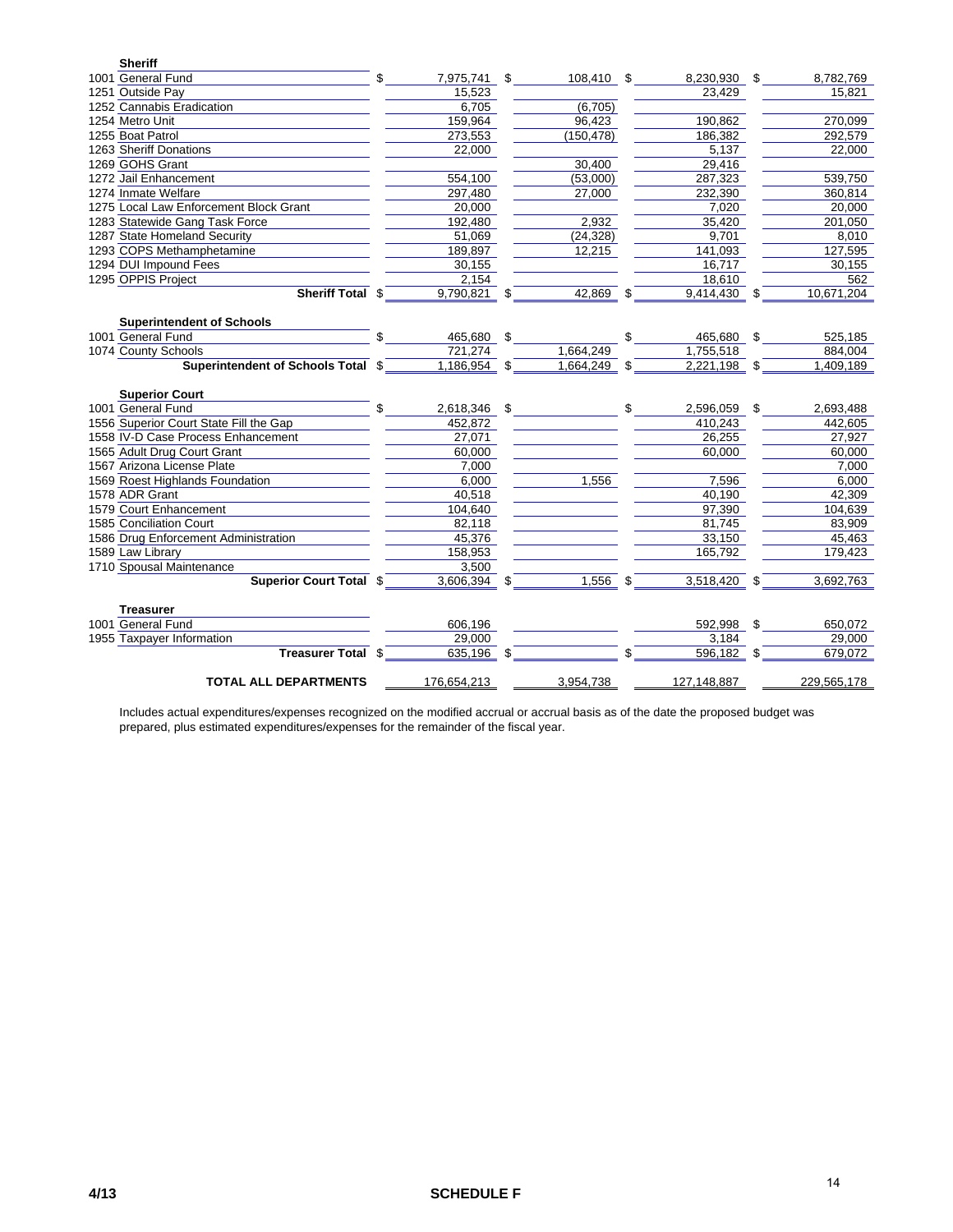#### **COCONINO COUNTY Full-Time Employees and Personnel Compensation**

| <b>Fiscal Year 2014</b> |  |  |
|-------------------------|--|--|
|-------------------------|--|--|

| <b>GENERAL FUND</b><br>1001 General Fund<br>486.30<br>35,824,916<br>-\$<br>25,368,602 \$<br>4,509,666 \$<br>3,557,311 \$<br>2,388,851<br>\$<br>$=$<br>1637 General Fund: Asset Repair and<br>0.70<br>4,763<br>41,270<br>5,992<br>4,144<br>56,170<br>Replacement<br>1683 General Fund: Public Defender Fees<br>0.26<br>37,457<br>4,322<br>1,531<br>2,541<br>45,851<br>for Services<br>$487.26$ \$<br>25,447,329 \$<br>$4,518,751$ \$<br>$3,564,834$ \$<br>$2,395,536$ \$<br><b>Total General Fund</b><br>35,926,937<br><b>SPECIAL REVENUE FUNDS</b><br>1074 County Schools<br>244,738 \$<br>28,232 \$<br>321,285<br>$4.73$ \$<br>$25,124$ \$<br>$23,191 =$ \$<br>1102 State and Local Assistance<br>1.00<br>116,200<br>13,410<br>15,881<br>11,892<br>157,383<br>1150 Special Districts<br>2.00<br>78,185<br>9.022<br>11,778<br>105,505<br>6,520<br>85,977<br>20,557<br>1254 Metro Unit<br>2.00<br>67,524<br>14,216<br>188,274<br>1255 Boat Patrol<br>3.00<br>130,448<br>82,967<br>27,020<br>259,599<br>19,164<br>1274 Inmate Welfare<br>4.00<br>159,691<br>18,758<br>27,020<br>21,045<br>226,514<br>1283 Statewide Gang Task Force<br>2.50<br>98,502<br>48,897<br>25,565<br>15,394<br>188,358<br>1293 COPS Methamphetamine<br>85,002<br>9,809<br>15,865<br>9,719<br>120,395<br>3.40<br>1301 WIC Grant<br>418,974<br>48,350<br>68,278<br>36,727<br>572,329<br>10.14<br>1302 Home Care<br>3.30<br>98,012<br>11,311<br>17,667<br>137,068<br>10,078<br>1303 Dental Education<br>9,027<br>1,585<br>12,381<br>0.15<br>1,042<br>727<br>1305 Family Planning<br>1.50<br>79,575<br>6,444<br>6,907<br>102,109<br>9,183<br>1306 Child Health<br>0.58<br>33,511<br>3,867<br>40,241<br>2,863<br>1,472<br>1309 HIV Education<br>0.25<br>10,834<br>1,250<br>936<br>14,492<br>1317 Supplemental Food Program<br>0.25<br>6,895<br>174<br>265<br>677<br>8,011<br>1,321<br>587<br>1318 State MCH Block Grant<br>0.13<br>6,731<br>777<br>9,416<br>1320 Teen Wellness Clinic<br>16,706<br>2,641<br>22,625<br>0.20<br>1,928<br>1,350<br>1327 Family Planning Title X<br>55,242<br>6,375<br>7,942<br>5,611<br>75,170<br>0.80<br>3,597,637<br>1331 Health Services<br>52.71<br>2,663,862<br>313,152<br>382,723<br>237,900<br>1334 Bio-Terroism Grant<br>17,795<br>28,189<br>213,215<br>4.00<br>154,203<br>13,028<br>20,581<br>1335 Child Health Grant<br>1.86<br>84,255<br>9,723<br>6,723<br>121,282<br>1337 WIC Breastfeeding Grant<br>74,417<br>4.610<br>12,529<br>6,385<br>97,941<br>2.46<br>90,891<br>12,584<br>1338 Vital Records<br>0.85<br>10,489<br>7,663<br>121,627<br>1342 Arizona Nutrition Network<br>5.51<br>247,068<br>28,511<br>36,992<br>20,926<br>333,497<br>7,361<br>1343 Smoke Free Arizona<br>1.39<br>56,637<br>6,536<br>4,944<br>75,478<br>1344 Safe Routes to School<br>0.55<br>17.559<br>2.026<br>21.086<br>1,501<br>1348 Teen Pregnancy Prevention<br>1.50<br>68,242<br>7,875<br>14,065<br>5,938<br>96,120<br>67,705<br>1350 Healthy Families<br>10.30<br>439,455<br>50,713<br>37,614<br>595,487<br>5,673<br>1354 Health Start<br>1.50<br>62,150<br>7,172<br>5,163<br>80,158<br>1362 First Things First Quality First<br>0.60<br>36,143<br>4,171<br>3,088<br>43,402<br>57,744<br>6,664<br>14,527<br>5,962<br>84,897<br>1363 First Things First Oral Health Grant<br>1.26<br>21,789<br>1365 FTF Nutrition Education<br>3.50<br>152,398<br>17,587<br>13,281<br>205,055<br>49,339<br>5,694<br>5,889<br>65,207<br>1366 Health Policy Project<br>1.00<br>4,285 | <b>FUND</b> | <b>Full-Time</b><br><b>Equivalent (FTE)</b><br>2014 |  |  | <b>Retirement Costs</b><br>2014 | <b>Healthcare Costs</b><br>2014 |  | <b>Other Benefit</b><br>Costs<br>2014 | <b>Total Estimated</b><br><b>Personnel</b><br>Compensation<br>2014 |  |
|----------------------------------------------------------------------------------------------------------------------------------------------------------------------------------------------------------------------------------------------------------------------------------------------------------------------------------------------------------------------------------------------------------------------------------------------------------------------------------------------------------------------------------------------------------------------------------------------------------------------------------------------------------------------------------------------------------------------------------------------------------------------------------------------------------------------------------------------------------------------------------------------------------------------------------------------------------------------------------------------------------------------------------------------------------------------------------------------------------------------------------------------------------------------------------------------------------------------------------------------------------------------------------------------------------------------------------------------------------------------------------------------------------------------------------------------------------------------------------------------------------------------------------------------------------------------------------------------------------------------------------------------------------------------------------------------------------------------------------------------------------------------------------------------------------------------------------------------------------------------------------------------------------------------------------------------------------------------------------------------------------------------------------------------------------------------------------------------------------------------------------------------------------------------------------------------------------------------------------------------------------------------------------------------------------------------------------------------------------------------------------------------------------------------------------------------------------------------------------------------------------------------------------------------------------------------------------------------------------------------------------------------------------------------------------------------------------------------------------------------------------------------------------------------------------------------------------------------------------------------------------------------------------------------------------------------------------------------------------------------------------------------------------------------------------------------------------------------------------------------------------------------------------------------------------------------------------------------------------------------------------------------------------------------------------------------------------------------------------------------------------------------------------------------------------------------------------|-------------|-----------------------------------------------------|--|--|---------------------------------|---------------------------------|--|---------------------------------------|--------------------------------------------------------------------|--|
|                                                                                                                                                                                                                                                                                                                                                                                                                                                                                                                                                                                                                                                                                                                                                                                                                                                                                                                                                                                                                                                                                                                                                                                                                                                                                                                                                                                                                                                                                                                                                                                                                                                                                                                                                                                                                                                                                                                                                                                                                                                                                                                                                                                                                                                                                                                                                                                                                                                                                                                                                                                                                                                                                                                                                                                                                                                                                                                                                                                                                                                                                                                                                                                                                                                                                                                                                                                                                                                          |             |                                                     |  |  |                                 |                                 |  |                                       |                                                                    |  |
|                                                                                                                                                                                                                                                                                                                                                                                                                                                                                                                                                                                                                                                                                                                                                                                                                                                                                                                                                                                                                                                                                                                                                                                                                                                                                                                                                                                                                                                                                                                                                                                                                                                                                                                                                                                                                                                                                                                                                                                                                                                                                                                                                                                                                                                                                                                                                                                                                                                                                                                                                                                                                                                                                                                                                                                                                                                                                                                                                                                                                                                                                                                                                                                                                                                                                                                                                                                                                                                          |             |                                                     |  |  |                                 |                                 |  |                                       |                                                                    |  |
|                                                                                                                                                                                                                                                                                                                                                                                                                                                                                                                                                                                                                                                                                                                                                                                                                                                                                                                                                                                                                                                                                                                                                                                                                                                                                                                                                                                                                                                                                                                                                                                                                                                                                                                                                                                                                                                                                                                                                                                                                                                                                                                                                                                                                                                                                                                                                                                                                                                                                                                                                                                                                                                                                                                                                                                                                                                                                                                                                                                                                                                                                                                                                                                                                                                                                                                                                                                                                                                          |             |                                                     |  |  |                                 |                                 |  |                                       |                                                                    |  |
|                                                                                                                                                                                                                                                                                                                                                                                                                                                                                                                                                                                                                                                                                                                                                                                                                                                                                                                                                                                                                                                                                                                                                                                                                                                                                                                                                                                                                                                                                                                                                                                                                                                                                                                                                                                                                                                                                                                                                                                                                                                                                                                                                                                                                                                                                                                                                                                                                                                                                                                                                                                                                                                                                                                                                                                                                                                                                                                                                                                                                                                                                                                                                                                                                                                                                                                                                                                                                                                          |             |                                                     |  |  |                                 |                                 |  |                                       |                                                                    |  |
|                                                                                                                                                                                                                                                                                                                                                                                                                                                                                                                                                                                                                                                                                                                                                                                                                                                                                                                                                                                                                                                                                                                                                                                                                                                                                                                                                                                                                                                                                                                                                                                                                                                                                                                                                                                                                                                                                                                                                                                                                                                                                                                                                                                                                                                                                                                                                                                                                                                                                                                                                                                                                                                                                                                                                                                                                                                                                                                                                                                                                                                                                                                                                                                                                                                                                                                                                                                                                                                          |             |                                                     |  |  |                                 |                                 |  |                                       |                                                                    |  |
|                                                                                                                                                                                                                                                                                                                                                                                                                                                                                                                                                                                                                                                                                                                                                                                                                                                                                                                                                                                                                                                                                                                                                                                                                                                                                                                                                                                                                                                                                                                                                                                                                                                                                                                                                                                                                                                                                                                                                                                                                                                                                                                                                                                                                                                                                                                                                                                                                                                                                                                                                                                                                                                                                                                                                                                                                                                                                                                                                                                                                                                                                                                                                                                                                                                                                                                                                                                                                                                          |             |                                                     |  |  |                                 |                                 |  |                                       |                                                                    |  |
|                                                                                                                                                                                                                                                                                                                                                                                                                                                                                                                                                                                                                                                                                                                                                                                                                                                                                                                                                                                                                                                                                                                                                                                                                                                                                                                                                                                                                                                                                                                                                                                                                                                                                                                                                                                                                                                                                                                                                                                                                                                                                                                                                                                                                                                                                                                                                                                                                                                                                                                                                                                                                                                                                                                                                                                                                                                                                                                                                                                                                                                                                                                                                                                                                                                                                                                                                                                                                                                          |             |                                                     |  |  |                                 |                                 |  |                                       |                                                                    |  |
|                                                                                                                                                                                                                                                                                                                                                                                                                                                                                                                                                                                                                                                                                                                                                                                                                                                                                                                                                                                                                                                                                                                                                                                                                                                                                                                                                                                                                                                                                                                                                                                                                                                                                                                                                                                                                                                                                                                                                                                                                                                                                                                                                                                                                                                                                                                                                                                                                                                                                                                                                                                                                                                                                                                                                                                                                                                                                                                                                                                                                                                                                                                                                                                                                                                                                                                                                                                                                                                          |             |                                                     |  |  |                                 |                                 |  |                                       |                                                                    |  |
|                                                                                                                                                                                                                                                                                                                                                                                                                                                                                                                                                                                                                                                                                                                                                                                                                                                                                                                                                                                                                                                                                                                                                                                                                                                                                                                                                                                                                                                                                                                                                                                                                                                                                                                                                                                                                                                                                                                                                                                                                                                                                                                                                                                                                                                                                                                                                                                                                                                                                                                                                                                                                                                                                                                                                                                                                                                                                                                                                                                                                                                                                                                                                                                                                                                                                                                                                                                                                                                          |             |                                                     |  |  |                                 |                                 |  |                                       |                                                                    |  |
|                                                                                                                                                                                                                                                                                                                                                                                                                                                                                                                                                                                                                                                                                                                                                                                                                                                                                                                                                                                                                                                                                                                                                                                                                                                                                                                                                                                                                                                                                                                                                                                                                                                                                                                                                                                                                                                                                                                                                                                                                                                                                                                                                                                                                                                                                                                                                                                                                                                                                                                                                                                                                                                                                                                                                                                                                                                                                                                                                                                                                                                                                                                                                                                                                                                                                                                                                                                                                                                          |             |                                                     |  |  |                                 |                                 |  |                                       |                                                                    |  |
|                                                                                                                                                                                                                                                                                                                                                                                                                                                                                                                                                                                                                                                                                                                                                                                                                                                                                                                                                                                                                                                                                                                                                                                                                                                                                                                                                                                                                                                                                                                                                                                                                                                                                                                                                                                                                                                                                                                                                                                                                                                                                                                                                                                                                                                                                                                                                                                                                                                                                                                                                                                                                                                                                                                                                                                                                                                                                                                                                                                                                                                                                                                                                                                                                                                                                                                                                                                                                                                          |             |                                                     |  |  |                                 |                                 |  |                                       |                                                                    |  |
|                                                                                                                                                                                                                                                                                                                                                                                                                                                                                                                                                                                                                                                                                                                                                                                                                                                                                                                                                                                                                                                                                                                                                                                                                                                                                                                                                                                                                                                                                                                                                                                                                                                                                                                                                                                                                                                                                                                                                                                                                                                                                                                                                                                                                                                                                                                                                                                                                                                                                                                                                                                                                                                                                                                                                                                                                                                                                                                                                                                                                                                                                                                                                                                                                                                                                                                                                                                                                                                          |             |                                                     |  |  |                                 |                                 |  |                                       |                                                                    |  |
|                                                                                                                                                                                                                                                                                                                                                                                                                                                                                                                                                                                                                                                                                                                                                                                                                                                                                                                                                                                                                                                                                                                                                                                                                                                                                                                                                                                                                                                                                                                                                                                                                                                                                                                                                                                                                                                                                                                                                                                                                                                                                                                                                                                                                                                                                                                                                                                                                                                                                                                                                                                                                                                                                                                                                                                                                                                                                                                                                                                                                                                                                                                                                                                                                                                                                                                                                                                                                                                          |             |                                                     |  |  |                                 |                                 |  |                                       |                                                                    |  |
|                                                                                                                                                                                                                                                                                                                                                                                                                                                                                                                                                                                                                                                                                                                                                                                                                                                                                                                                                                                                                                                                                                                                                                                                                                                                                                                                                                                                                                                                                                                                                                                                                                                                                                                                                                                                                                                                                                                                                                                                                                                                                                                                                                                                                                                                                                                                                                                                                                                                                                                                                                                                                                                                                                                                                                                                                                                                                                                                                                                                                                                                                                                                                                                                                                                                                                                                                                                                                                                          |             |                                                     |  |  |                                 |                                 |  |                                       |                                                                    |  |
|                                                                                                                                                                                                                                                                                                                                                                                                                                                                                                                                                                                                                                                                                                                                                                                                                                                                                                                                                                                                                                                                                                                                                                                                                                                                                                                                                                                                                                                                                                                                                                                                                                                                                                                                                                                                                                                                                                                                                                                                                                                                                                                                                                                                                                                                                                                                                                                                                                                                                                                                                                                                                                                                                                                                                                                                                                                                                                                                                                                                                                                                                                                                                                                                                                                                                                                                                                                                                                                          |             |                                                     |  |  |                                 |                                 |  |                                       |                                                                    |  |
|                                                                                                                                                                                                                                                                                                                                                                                                                                                                                                                                                                                                                                                                                                                                                                                                                                                                                                                                                                                                                                                                                                                                                                                                                                                                                                                                                                                                                                                                                                                                                                                                                                                                                                                                                                                                                                                                                                                                                                                                                                                                                                                                                                                                                                                                                                                                                                                                                                                                                                                                                                                                                                                                                                                                                                                                                                                                                                                                                                                                                                                                                                                                                                                                                                                                                                                                                                                                                                                          |             |                                                     |  |  |                                 |                                 |  |                                       |                                                                    |  |
|                                                                                                                                                                                                                                                                                                                                                                                                                                                                                                                                                                                                                                                                                                                                                                                                                                                                                                                                                                                                                                                                                                                                                                                                                                                                                                                                                                                                                                                                                                                                                                                                                                                                                                                                                                                                                                                                                                                                                                                                                                                                                                                                                                                                                                                                                                                                                                                                                                                                                                                                                                                                                                                                                                                                                                                                                                                                                                                                                                                                                                                                                                                                                                                                                                                                                                                                                                                                                                                          |             |                                                     |  |  |                                 |                                 |  |                                       |                                                                    |  |
|                                                                                                                                                                                                                                                                                                                                                                                                                                                                                                                                                                                                                                                                                                                                                                                                                                                                                                                                                                                                                                                                                                                                                                                                                                                                                                                                                                                                                                                                                                                                                                                                                                                                                                                                                                                                                                                                                                                                                                                                                                                                                                                                                                                                                                                                                                                                                                                                                                                                                                                                                                                                                                                                                                                                                                                                                                                                                                                                                                                                                                                                                                                                                                                                                                                                                                                                                                                                                                                          |             |                                                     |  |  |                                 |                                 |  |                                       |                                                                    |  |
|                                                                                                                                                                                                                                                                                                                                                                                                                                                                                                                                                                                                                                                                                                                                                                                                                                                                                                                                                                                                                                                                                                                                                                                                                                                                                                                                                                                                                                                                                                                                                                                                                                                                                                                                                                                                                                                                                                                                                                                                                                                                                                                                                                                                                                                                                                                                                                                                                                                                                                                                                                                                                                                                                                                                                                                                                                                                                                                                                                                                                                                                                                                                                                                                                                                                                                                                                                                                                                                          |             |                                                     |  |  |                                 |                                 |  |                                       |                                                                    |  |
|                                                                                                                                                                                                                                                                                                                                                                                                                                                                                                                                                                                                                                                                                                                                                                                                                                                                                                                                                                                                                                                                                                                                                                                                                                                                                                                                                                                                                                                                                                                                                                                                                                                                                                                                                                                                                                                                                                                                                                                                                                                                                                                                                                                                                                                                                                                                                                                                                                                                                                                                                                                                                                                                                                                                                                                                                                                                                                                                                                                                                                                                                                                                                                                                                                                                                                                                                                                                                                                          |             |                                                     |  |  |                                 |                                 |  |                                       |                                                                    |  |
|                                                                                                                                                                                                                                                                                                                                                                                                                                                                                                                                                                                                                                                                                                                                                                                                                                                                                                                                                                                                                                                                                                                                                                                                                                                                                                                                                                                                                                                                                                                                                                                                                                                                                                                                                                                                                                                                                                                                                                                                                                                                                                                                                                                                                                                                                                                                                                                                                                                                                                                                                                                                                                                                                                                                                                                                                                                                                                                                                                                                                                                                                                                                                                                                                                                                                                                                                                                                                                                          |             |                                                     |  |  |                                 |                                 |  |                                       |                                                                    |  |
|                                                                                                                                                                                                                                                                                                                                                                                                                                                                                                                                                                                                                                                                                                                                                                                                                                                                                                                                                                                                                                                                                                                                                                                                                                                                                                                                                                                                                                                                                                                                                                                                                                                                                                                                                                                                                                                                                                                                                                                                                                                                                                                                                                                                                                                                                                                                                                                                                                                                                                                                                                                                                                                                                                                                                                                                                                                                                                                                                                                                                                                                                                                                                                                                                                                                                                                                                                                                                                                          |             |                                                     |  |  |                                 |                                 |  |                                       |                                                                    |  |
|                                                                                                                                                                                                                                                                                                                                                                                                                                                                                                                                                                                                                                                                                                                                                                                                                                                                                                                                                                                                                                                                                                                                                                                                                                                                                                                                                                                                                                                                                                                                                                                                                                                                                                                                                                                                                                                                                                                                                                                                                                                                                                                                                                                                                                                                                                                                                                                                                                                                                                                                                                                                                                                                                                                                                                                                                                                                                                                                                                                                                                                                                                                                                                                                                                                                                                                                                                                                                                                          |             |                                                     |  |  |                                 |                                 |  |                                       |                                                                    |  |
|                                                                                                                                                                                                                                                                                                                                                                                                                                                                                                                                                                                                                                                                                                                                                                                                                                                                                                                                                                                                                                                                                                                                                                                                                                                                                                                                                                                                                                                                                                                                                                                                                                                                                                                                                                                                                                                                                                                                                                                                                                                                                                                                                                                                                                                                                                                                                                                                                                                                                                                                                                                                                                                                                                                                                                                                                                                                                                                                                                                                                                                                                                                                                                                                                                                                                                                                                                                                                                                          |             |                                                     |  |  |                                 |                                 |  |                                       |                                                                    |  |
|                                                                                                                                                                                                                                                                                                                                                                                                                                                                                                                                                                                                                                                                                                                                                                                                                                                                                                                                                                                                                                                                                                                                                                                                                                                                                                                                                                                                                                                                                                                                                                                                                                                                                                                                                                                                                                                                                                                                                                                                                                                                                                                                                                                                                                                                                                                                                                                                                                                                                                                                                                                                                                                                                                                                                                                                                                                                                                                                                                                                                                                                                                                                                                                                                                                                                                                                                                                                                                                          |             |                                                     |  |  |                                 |                                 |  |                                       |                                                                    |  |
|                                                                                                                                                                                                                                                                                                                                                                                                                                                                                                                                                                                                                                                                                                                                                                                                                                                                                                                                                                                                                                                                                                                                                                                                                                                                                                                                                                                                                                                                                                                                                                                                                                                                                                                                                                                                                                                                                                                                                                                                                                                                                                                                                                                                                                                                                                                                                                                                                                                                                                                                                                                                                                                                                                                                                                                                                                                                                                                                                                                                                                                                                                                                                                                                                                                                                                                                                                                                                                                          |             |                                                     |  |  |                                 |                                 |  |                                       |                                                                    |  |
|                                                                                                                                                                                                                                                                                                                                                                                                                                                                                                                                                                                                                                                                                                                                                                                                                                                                                                                                                                                                                                                                                                                                                                                                                                                                                                                                                                                                                                                                                                                                                                                                                                                                                                                                                                                                                                                                                                                                                                                                                                                                                                                                                                                                                                                                                                                                                                                                                                                                                                                                                                                                                                                                                                                                                                                                                                                                                                                                                                                                                                                                                                                                                                                                                                                                                                                                                                                                                                                          |             |                                                     |  |  |                                 |                                 |  |                                       |                                                                    |  |
|                                                                                                                                                                                                                                                                                                                                                                                                                                                                                                                                                                                                                                                                                                                                                                                                                                                                                                                                                                                                                                                                                                                                                                                                                                                                                                                                                                                                                                                                                                                                                                                                                                                                                                                                                                                                                                                                                                                                                                                                                                                                                                                                                                                                                                                                                                                                                                                                                                                                                                                                                                                                                                                                                                                                                                                                                                                                                                                                                                                                                                                                                                                                                                                                                                                                                                                                                                                                                                                          |             |                                                     |  |  |                                 |                                 |  |                                       |                                                                    |  |
|                                                                                                                                                                                                                                                                                                                                                                                                                                                                                                                                                                                                                                                                                                                                                                                                                                                                                                                                                                                                                                                                                                                                                                                                                                                                                                                                                                                                                                                                                                                                                                                                                                                                                                                                                                                                                                                                                                                                                                                                                                                                                                                                                                                                                                                                                                                                                                                                                                                                                                                                                                                                                                                                                                                                                                                                                                                                                                                                                                                                                                                                                                                                                                                                                                                                                                                                                                                                                                                          |             |                                                     |  |  |                                 |                                 |  |                                       |                                                                    |  |
|                                                                                                                                                                                                                                                                                                                                                                                                                                                                                                                                                                                                                                                                                                                                                                                                                                                                                                                                                                                                                                                                                                                                                                                                                                                                                                                                                                                                                                                                                                                                                                                                                                                                                                                                                                                                                                                                                                                                                                                                                                                                                                                                                                                                                                                                                                                                                                                                                                                                                                                                                                                                                                                                                                                                                                                                                                                                                                                                                                                                                                                                                                                                                                                                                                                                                                                                                                                                                                                          |             |                                                     |  |  |                                 |                                 |  |                                       |                                                                    |  |
|                                                                                                                                                                                                                                                                                                                                                                                                                                                                                                                                                                                                                                                                                                                                                                                                                                                                                                                                                                                                                                                                                                                                                                                                                                                                                                                                                                                                                                                                                                                                                                                                                                                                                                                                                                                                                                                                                                                                                                                                                                                                                                                                                                                                                                                                                                                                                                                                                                                                                                                                                                                                                                                                                                                                                                                                                                                                                                                                                                                                                                                                                                                                                                                                                                                                                                                                                                                                                                                          |             |                                                     |  |  |                                 |                                 |  |                                       |                                                                    |  |
|                                                                                                                                                                                                                                                                                                                                                                                                                                                                                                                                                                                                                                                                                                                                                                                                                                                                                                                                                                                                                                                                                                                                                                                                                                                                                                                                                                                                                                                                                                                                                                                                                                                                                                                                                                                                                                                                                                                                                                                                                                                                                                                                                                                                                                                                                                                                                                                                                                                                                                                                                                                                                                                                                                                                                                                                                                                                                                                                                                                                                                                                                                                                                                                                                                                                                                                                                                                                                                                          |             |                                                     |  |  |                                 |                                 |  |                                       |                                                                    |  |
|                                                                                                                                                                                                                                                                                                                                                                                                                                                                                                                                                                                                                                                                                                                                                                                                                                                                                                                                                                                                                                                                                                                                                                                                                                                                                                                                                                                                                                                                                                                                                                                                                                                                                                                                                                                                                                                                                                                                                                                                                                                                                                                                                                                                                                                                                                                                                                                                                                                                                                                                                                                                                                                                                                                                                                                                                                                                                                                                                                                                                                                                                                                                                                                                                                                                                                                                                                                                                                                          |             |                                                     |  |  |                                 |                                 |  |                                       |                                                                    |  |
|                                                                                                                                                                                                                                                                                                                                                                                                                                                                                                                                                                                                                                                                                                                                                                                                                                                                                                                                                                                                                                                                                                                                                                                                                                                                                                                                                                                                                                                                                                                                                                                                                                                                                                                                                                                                                                                                                                                                                                                                                                                                                                                                                                                                                                                                                                                                                                                                                                                                                                                                                                                                                                                                                                                                                                                                                                                                                                                                                                                                                                                                                                                                                                                                                                                                                                                                                                                                                                                          |             |                                                     |  |  |                                 |                                 |  |                                       |                                                                    |  |
|                                                                                                                                                                                                                                                                                                                                                                                                                                                                                                                                                                                                                                                                                                                                                                                                                                                                                                                                                                                                                                                                                                                                                                                                                                                                                                                                                                                                                                                                                                                                                                                                                                                                                                                                                                                                                                                                                                                                                                                                                                                                                                                                                                                                                                                                                                                                                                                                                                                                                                                                                                                                                                                                                                                                                                                                                                                                                                                                                                                                                                                                                                                                                                                                                                                                                                                                                                                                                                                          |             |                                                     |  |  |                                 |                                 |  |                                       |                                                                    |  |
|                                                                                                                                                                                                                                                                                                                                                                                                                                                                                                                                                                                                                                                                                                                                                                                                                                                                                                                                                                                                                                                                                                                                                                                                                                                                                                                                                                                                                                                                                                                                                                                                                                                                                                                                                                                                                                                                                                                                                                                                                                                                                                                                                                                                                                                                                                                                                                                                                                                                                                                                                                                                                                                                                                                                                                                                                                                                                                                                                                                                                                                                                                                                                                                                                                                                                                                                                                                                                                                          |             |                                                     |  |  |                                 |                                 |  |                                       |                                                                    |  |
|                                                                                                                                                                                                                                                                                                                                                                                                                                                                                                                                                                                                                                                                                                                                                                                                                                                                                                                                                                                                                                                                                                                                                                                                                                                                                                                                                                                                                                                                                                                                                                                                                                                                                                                                                                                                                                                                                                                                                                                                                                                                                                                                                                                                                                                                                                                                                                                                                                                                                                                                                                                                                                                                                                                                                                                                                                                                                                                                                                                                                                                                                                                                                                                                                                                                                                                                                                                                                                                          |             |                                                     |  |  |                                 |                                 |  |                                       |                                                                    |  |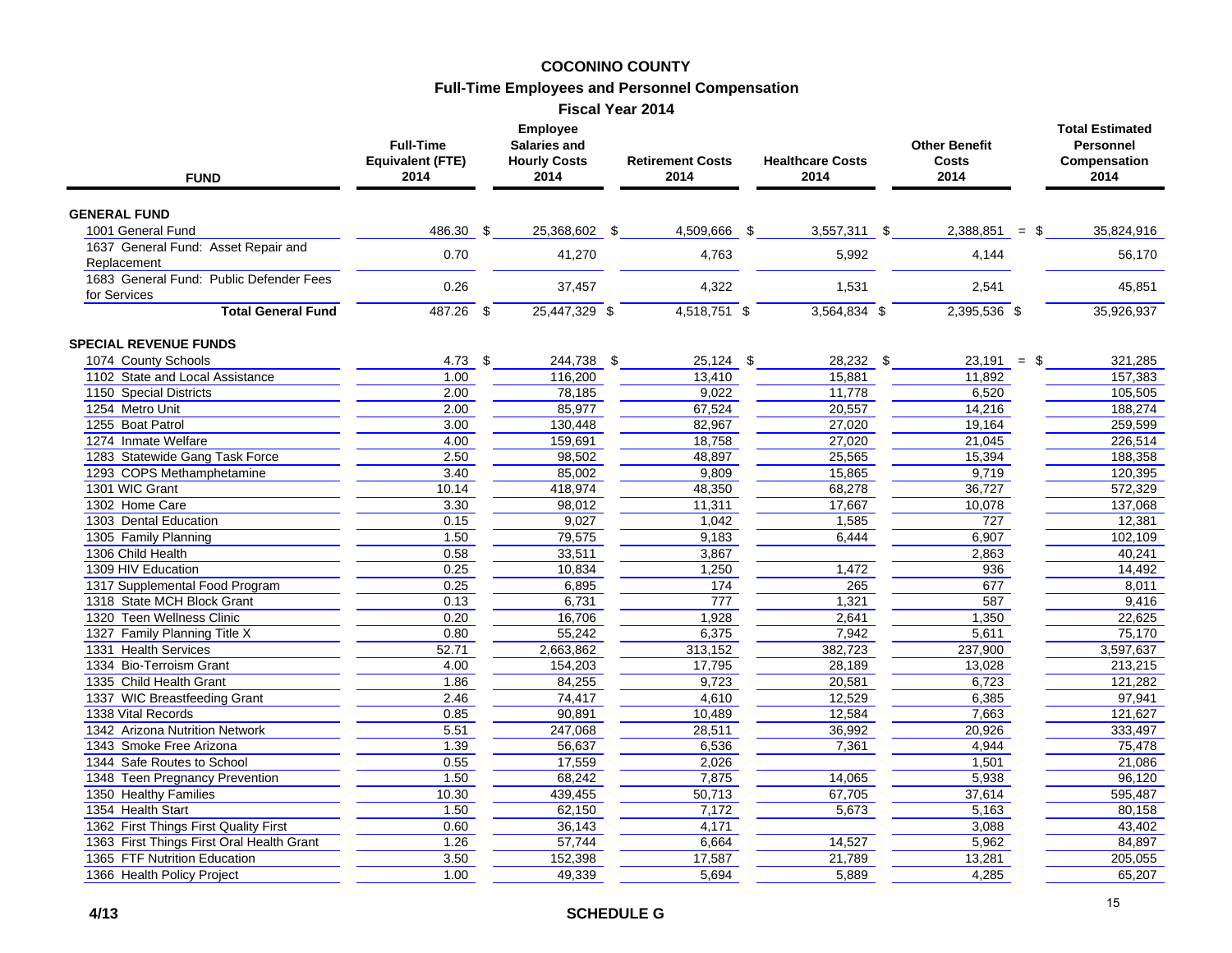#### **COCONINO COUNTY**

### **Full-Time Employees and Personnel Compensation**

**Fiscal Year 2014**

| <b>FUND</b>                                     | <b>Full-Time</b><br><b>Equivalent (FTE)</b><br>2014 | <b>Employee</b><br><b>Salaries and</b><br><b>Hourly Costs</b><br>2014 | <b>Retirement Costs</b><br>2014 | <b>Healthcare Costs</b><br>2014 | <b>Other Benefit</b><br><b>Costs</b><br>2014 | <b>Total Estimated</b><br><b>Personnel</b><br>Compensation<br>2014 |
|-------------------------------------------------|-----------------------------------------------------|-----------------------------------------------------------------------|---------------------------------|---------------------------------|----------------------------------------------|--------------------------------------------------------------------|
| 1370 FTF Navajo County                          | 1.00                                                | 41,835                                                                | 4,828                           | 5,889                           | 3,664                                        | 56,216                                                             |
| 1381 Tobacco Program                            | 4.53                                                | 212,626                                                               | 24,537                          | 32,389                          | 19,048                                       | 288,600                                                            |
| 1384 HIV Outpatient and Support                 | 1.75                                                | 74,535                                                                | 8,601                           | 10,305                          | 6,468                                        | 99,909                                                             |
| 1391 Immunization Program                       | 1.13                                                | 42,811                                                                | 4,941                           | 6,317                           | 3,632                                        | 57,701                                                             |
| 1392 Westside Food Bank                         | 0.15                                                | 4,041                                                                 |                                 |                                 | 346                                          | 4,387                                                              |
| 1415 CREC Fee for Services                      | 12.00                                               | 425,136                                                               | 182,688                         | 73,418                          | 145,149                                      | 826,391                                                            |
| 1421 Case Management                            | 2.00                                                | 46,454                                                                | 5,361                           | 11,777                          | 3,999                                        | 67,591                                                             |
| 1422 Congregate Meals                           | 6.62                                                | 243,616                                                               | 28,437                          | 23,554                          | 26,090                                       | 321,697                                                            |
| 1424 Emergency Services                         | 8.30                                                | 314,295                                                               | 36,269                          | 56,822                          | 30,554                                       | 437,940                                                            |
| 1428 Community Service Board                    | 2.00                                                | 41,597                                                                | 4,800                           | 16,455                          | 4,488                                        | 67,340                                                             |
| 1453 Juvenile Probation Services                | 0.90                                                | 28,778                                                                | 9,662                           | 5,577                           | 7,012                                        | 51,029                                                             |
| 1455 CASA Special Advocate                      | 1.25                                                | 57,066                                                                | 6,585                           | 7,924                           | 4,414                                        | 75,989                                                             |
| 1459 Juvenile Treatment Services                | 5.42                                                | 288,465                                                               | 39,796                          | 41,131                          | 32,803                                       | 402,195                                                            |
| 1462 Diversion - Consequences                   | 1.45                                                | 70,577                                                                | 7,336                           | 9,691                           | 6,438                                        | 94,042                                                             |
| 1463 Juvenile Probation State Aid               | 4.11                                                | 187,923                                                               | 28,719                          | 34,342                          | 18,560                                       | 269,544                                                            |
| 1468 Diversion - Intake                         | 8.69                                                | 480,416                                                               | 62,204                          | 65,348                          | 44,652                                       | 652,620                                                            |
| 1474 Juvenile Victim's Rights<br>Implementation | 0.50                                                | 15,082                                                                | 1,740                           | 2,944                           | 1,273                                        | 21,039                                                             |
| 1475 Juvenile Diversion Fees                    | 1.10                                                | 40,397                                                                | 4,662                           | 9,578                           | 3,201                                        | 57,838                                                             |
| 1496 Juvenile Intensive Probation               | 6.58                                                | 307,821                                                               | 44,669                          | 46,907                          | 29,634                                       | 429,031                                                            |
| 1521 Adult Probation State Enhancement          | 11.43                                               | 576,190                                                               | 89,320                          | 88,545                          | 57,155                                       | 811,210                                                            |
| 1524 Adult Intensive Probation                  | 15.91                                               | 796,072                                                               | 117,448                         | 121,583                         | 77,032                                       | 1,112,135                                                          |
| 1525 Work Furlough Program                      | 1.50                                                | 38,127                                                                | 5,940                           | 10,566                          | 3,921                                        | 58,554                                                             |
| 1531 Drug Treatment and Education               | 1.00                                                | 63,064                                                                | 9,825                           | 5,889                           | 6,385                                        | 85,163                                                             |
| 1545 Deferred Prosecution                       | 2.61                                                | 110,464                                                               | 16,219                          | 21,235                          | 12,414                                       | 160,332                                                            |
| 1548 Adult Probation Services                   | 5.90                                                | 345,849                                                               | 49,526                          | 44,687                          | 34,344                                       | 474,406                                                            |
| 1556 Superior Court State Fill the Gap          | 2.97                                                | 134,682                                                               | 17,460                          | 14,435                          | 12,378                                       | 178,955                                                            |
| 1557 Model Court                                | 0.40                                                | 12,339                                                                | 1,424                           | 2,355                           | 1,057                                        | 17,175                                                             |
| 1558 IV-D Case Process Enhancement              | 0.26                                                | 21,816                                                                | 2,518                           | 2,046                           | 1,547                                        | 27,927                                                             |
| 1562 Probate Enhancement Fees                   | 0.60                                                | 27,947                                                                | 3,401                           |                                 | 2,438                                        | 33,786                                                             |
| 1578 ADR Grant                                  | 0.50                                                | 26,663                                                                | 3,077                           | 2,944                           | 2,225                                        | 34,909                                                             |
| 1585 Conciliation Court                         | 0.50                                                | 26,663                                                                | 3,077                           | 2,944                           | 2,225                                        | 34,909                                                             |
| 1586 Drug Enforcement Administration            | 0.25                                                | 36,250                                                                | 4,183                           | 2,641                           | 2,389                                        | 45,463                                                             |
| 1589 Law Library                                | 1.00                                                | 39,762                                                                | 4,589                           | 5,889                           | 3,648                                        | 53,888                                                             |
| 1625 Flagstaff Justice Court Enhancement        | 2.25                                                | 72,079                                                                | 11,780                          | 15,588                          | 8,515                                        | 107,962                                                            |
| 1627 Fredonia Justice Court Enhancement         | 0.09                                                | 2,697                                                                 | 311                             | 951                             | 537                                          | 4,496                                                              |
| 1628 Williams Justice Court Enhancement         | 0.25                                                | 7,046                                                                 | 2,660                           | 2,641                           | 1,846                                        | 14,193                                                             |
| 1710 Spousal Maintenance                        | 0.12                                                | 3,454                                                                 | 399                             | 1,268                           | 289                                          | 5,410                                                              |
| 1721 Integrated Family Court                    | 0.12                                                | 3,454                                                                 | 399                             | 1,268                           | 289                                          | 5,410                                                              |
|                                                 |                                                     |                                                                       |                                 |                                 |                                              |                                                                    |